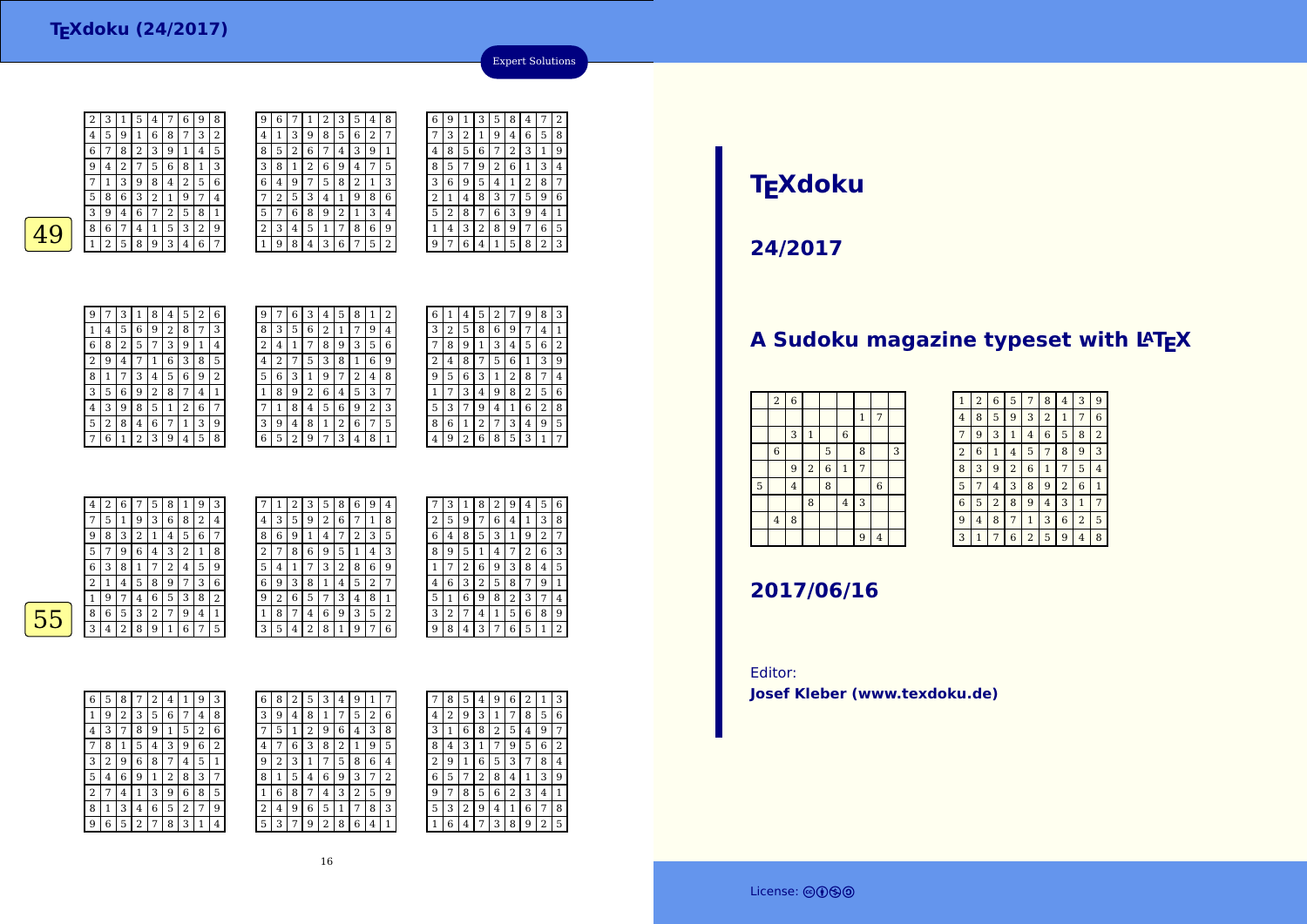#### **TEXdoku (24/2017)**

Intermediate Solutions

|   | 7 |              |             | 5              | $\sqrt{2}$   |       |   | 8 |                |
|---|---|--------------|-------------|----------------|--------------|-------|---|---|----------------|
|   |   | 8            | 6           |                |              |       | 5 |   |                |
|   |   | 9            | $\mathbf 1$ |                |              |       | 4 |   | 7              |
|   | 9 | $\mathbf{1}$ |             | $\sqrt{2}$     |              |       | 7 |   | $\overline{6}$ |
|   |   |              |             | 7              | $\,6$        | $1\,$ |   |   |                |
|   |   |              |             |                |              |       |   |   |                |
|   |   |              |             | $\overline{4}$ |              | 7     |   |   |                |
|   |   |              |             | $\overline{6}$ | $\mathbf{1}$ | $\,2$ |   | 9 |                |
| 1 |   |              |             | 9              | 8            |       |   |   |                |

|   |   |             |                |             |                  |          | 5       | $\mathbf{1}$ |
|---|---|-------------|----------------|-------------|------------------|----------|---------|--------------|
|   |   |             |                | 8           |                  |          | $\bf 4$ |              |
|   |   |             | 4              | 3           | $\boldsymbol{7}$ |          |         | 6            |
|   |   |             | $\overline{6}$ |             |                  |          |         | 7            |
| 8 | 5 |             |                |             |                  | 6        |         | 9            |
|   |   | 9           |                | 7           | $\mathbf 1$      | $\bf{4}$ |         |              |
|   |   |             |                | $\mathbf 1$ | $\overline{6}$   |          |         |              |
|   |   | $\mathbf 1$ |                | $\bf 4$     |                  |          | 3       |              |
| 4 |   |             | 9              |             |                  |          |         |              |

Simple

|  | $\mathcal{L}^{\text{max}}_{\text{max}}$ and $\mathcal{L}^{\text{max}}_{\text{max}}$ and $\mathcal{L}^{\text{max}}_{\text{max}}$ |  |
|--|---------------------------------------------------------------------------------------------------------------------------------|--|
|  |                                                                                                                                 |  |

|              | $\,$ 6 $\,$    |       | $\overline{9}$ | 7                       | $\overline{a}$ | $\mathbf 1$ | 8 |   |
|--------------|----------------|-------|----------------|-------------------------|----------------|-------------|---|---|
|              |                |       |                | 8                       |                |             | 5 |   |
| $\mathbf{1}$ |                |       |                | 6                       |                | 9           |   |   |
|              | 8              |       |                | $\overline{\mathbf{c}}$ |                |             |   |   |
|              | $\overline{4}$ |       |                |                         |                |             |   |   |
|              |                |       |                | 1                       | 9              |             |   |   |
|              |                | $\,2$ |                |                         | 8              |             | 9 |   |
|              |                |       |                |                         | $\overline{6}$ |             | 7 |   |
|              | 9              |       | 1              | 5                       | 7              | 8           |   | 6 |

|                | 5              |            |                | $\mathbf 1$ |              |   |              |                         |
|----------------|----------------|------------|----------------|-------------|--------------|---|--------------|-------------------------|
| $\overline{6}$ | 7              | 8          |                |             | 9            |   |              |                         |
|                | 9              |            | $\overline{a}$ |             |              |   |              |                         |
|                |                | $\sqrt{2}$ |                | 5           | $\mathbf{1}$ |   | 9            | 7                       |
|                |                |            | 7              |             |              | 8 |              | $\overline{\mathbf{c}}$ |
|                | 4              |            | 6              | $\sqrt{2}$  |              |   | $\mathbf{1}$ | 5                       |
|                | $\overline{6}$ |            |                |             |              |   |              |                         |
| 8              |                |            |                |             |              |   |              | 9                       |
|                |                |            | 5              | 6           |              |   |              |                         |

|   | $\bf{4}$    |       | 8          |                  | $\overline{a}$ |   | $\mathbf{1}$ |   |
|---|-------------|-------|------------|------------------|----------------|---|--------------|---|
|   | 9           | 8     | 7          |                  |                |   | 6            |   |
| 1 |             |       |            |                  | 6              | 3 |              | 9 |
|   |             | $\,2$ |            |                  |                | 4 |              |   |
|   |             |       |            |                  |                |   | 9            |   |
|   |             |       |            | $\boldsymbol{2}$ |                |   | 3            |   |
| 7 |             |       | $\sqrt{2}$ | 6                | 8              |   |              |   |
|   | $\mathbf 1$ |       |            | 7                |                |   |              |   |
|   | 3           |       | 4          |                  |                | 8 | 7            |   |

|   |                         | $\,2$            | 5 | 6              |         |                  |                |
|---|-------------------------|------------------|---|----------------|---------|------------------|----------------|
|   | 4                       | 8                |   |                |         | $\boldsymbol{6}$ |                |
|   |                         | 5                |   |                |         | 8                | $\mathbf{1}$   |
|   |                         |                  |   | 5              |         |                  | $\overline{6}$ |
|   | $\mathbf{1}$            |                  |   | $\overline{4}$ | 3       | 5                |                |
|   |                         |                  |   |                | $\bf 4$ |                  |                |
| 8 |                         | $\boldsymbol{6}$ |   |                | 9       | 3                |                |
|   | 5                       |                  |   | $\,2$          |         | $\bf 4$          |                |
|   | $\overline{\mathbf{c}}$ | $\mathbf{1}$     |   |                |         |                  |                |

| 1 | 7 | 9 | 6 | 3              | 5 | 4            | 2 | 8 |
|---|---|---|---|----------------|---|--------------|---|---|
| 3 | 6 | 8 | 4 | 9              | 2 | 7            | 5 | 1 |
| 5 | 2 | 4 | 7 | 1              | 8 | 3            | 9 | 6 |
| 6 | 5 | 3 | 1 | 7              | 4 | 2            | 8 | 9 |
| 2 | 8 | 7 | 5 | 6              | 9 | $\mathbf{1}$ | 4 | 3 |
| 4 | 9 | 1 | 8 | $\overline{c}$ | 3 | 6            | 7 | 5 |
| 8 | 3 | 2 | 9 | 4              | 1 | 5            | 6 | 7 |
| 7 | 1 | 5 | 2 | 8              | 6 | 9            | 3 | 4 |
| 9 | 4 | 6 | 3 | 5              | 7 | 8            | 1 | 2 |
|   |   |   |   |                |   |              |   |   |

| 4 | 6 | 5 | 8              |   | 1 | 3 | 9              | $\overline{2}$ |
|---|---|---|----------------|---|---|---|----------------|----------------|
| 8 | 9 | 3 | $\overline{2}$ | 6 | 4 | 5 | 1              |                |
| 1 | 2 | 7 | 9              | 3 | 5 | 6 | 4              | 8              |
| 2 | 4 | 9 | 3              | 5 | 7 | 1 | 8              | 6              |
| 7 | 5 | 1 | 6              | 8 | 9 | 2 | 3              | 4              |
| 6 | 3 | 8 | 1              | 4 | 2 | 9 | 7              | 5              |
| 9 | 8 | 6 | 4              | 2 | 3 | 7 | 5              | 1              |
| 5 | 1 | 2 | 7              | 9 | 8 | 4 | 6              | 3              |
| 3 | 7 | 4 | 5              | 1 | 6 | 8 | $\overline{2}$ | 9              |

| 6 | 9 | 2 | ı              | 3              | 8 | 4              |                | 5 |
|---|---|---|----------------|----------------|---|----------------|----------------|---|
| 3 | 5 |   | 9              | 4              | 2 | 1              | 8              | 6 |
| 4 | 1 | 8 | 6              | 5              |   | 9              | 3              | 2 |
| 1 | 8 | 5 | $\overline{2}$ | 6              | 3 |                | 4              | 9 |
| 7 | 3 | 4 | 5              | 9              | 1 | 6              | $\overline{2}$ | 8 |
| g | 2 | 6 | 8              | 7              | 4 | 5              | 1              | 3 |
| 8 | 4 | 9 |                | $\overline{2}$ | 5 | 3              | 6              | 1 |
| 2 | 6 | 3 | 4              | 1              | 9 | 8              | 5              | 7 |
| 5 |   |   | 3              | 8              | 6 | $\overline{2}$ | ä              | 4 |

| 6            | 9 | 2              | 4 | 7 | 5 | 3 | 8 | 1 |
|--------------|---|----------------|---|---|---|---|---|---|
| 5            | 1 | 7              | 2 | 8 | 3 | 6 | 4 | 9 |
| 8            | 3 | $\overline{4}$ | 9 | 1 | 6 | 7 | 5 | 2 |
| 2            | 5 | 3              |   | 4 | 8 | 9 | 1 | 6 |
| 9            | 4 | 8              | 6 | 2 | 1 | 5 | 3 | 7 |
|              | 6 | 1              | 5 | 3 | 9 | 4 | 2 | 8 |
| 4            | 8 | 6              | 1 | 5 | 7 | 2 | 9 | 3 |
| 3            | 7 | 5              | 8 | 9 | 2 | 1 | 6 | 4 |
| $\mathbf{1}$ | 2 | 9              | 3 | 6 | 4 | 8 | 7 | 5 |

| 9 | 7 | 4 | 5 | З            | 6                       | 8 | 2 | 1 |
|---|---|---|---|--------------|-------------------------|---|---|---|
| 5 | 2 | 3 | 8 | 4            | 1                       | 9 | 6 | 7 |
| 6 | 8 | 1 | 2 | 7            | 9                       | 3 | 4 | 5 |
| 8 | 9 | 2 | 7 | 6            | 5                       | 1 | 3 | 4 |
| 4 | 1 | 7 | 3 | 2            | 8                       | 5 | 9 | 6 |
| 3 | 5 | 6 | 1 | 9            | 4                       | 7 | 8 | 2 |
| 1 | 6 | 8 | 4 | 5            | 3                       | 2 | 7 | 9 |
| 2 | 4 | 5 | 9 | 8            | 7                       | 6 | 1 | 3 |
|   | 3 | 9 | 6 | $\mathbf{1}$ | $\overline{\mathbf{c}}$ | 4 | 5 | 8 |
|   |   |   |   |              |                         |   |   |   |

|   | 2 | 6 | 9 | 1              | 4 | 8 | 3              | 5 |
|---|---|---|---|----------------|---|---|----------------|---|
| 5 | 3 | 1 | 2 | 8              | 6 | 4 | 9              | 7 |
| 9 | 8 | 4 | 3 | 7              | 5 | 6 | 1              | 2 |
| 6 | 7 | 5 | 8 | 4              | 9 | 3 | $\overline{2}$ | 1 |
| 1 | 4 | 3 | 5 | 6              | 2 | 7 | 8              | 9 |
| 2 | 9 | 8 | 1 | 3              | 7 | 5 | 4              | 6 |
| 4 | 1 | 2 | 6 | 5              | 8 | 9 | 7              | 3 |
| З | 5 | 7 | 4 | 9              | 1 | 2 | 6              | 8 |
| 8 | 6 | 9 |   | $\overline{2}$ | 3 | 1 | 5              | 4 |

| 5 | 6 | $\overline{2}$ | 7 | 3              | 4 | 9 | 1 | 8 |  |
|---|---|----------------|---|----------------|---|---|---|---|--|
| 8 |   | 1              | 6 | 9              | 5 | 2 | 4 | 3 |  |
| 4 | 9 | 3              | 8 | $\mathbf{1}$   | 2 | 6 | 7 | 5 |  |
|   | 3 | 6              | 9 | 5              | 8 | 4 | 2 |   |  |
| 9 | 5 | 4              | 2 | 7              | 1 | 3 | 8 | 6 |  |
|   | 2 | 8              | 4 | 6              | 3 | 1 | 5 | 9 |  |
| 2 | 4 | 5              | 3 | 8              | 6 |   | 9 | 1 |  |
| 6 | 1 | 7              | 5 | 4              | 9 | 8 | 3 | 2 |  |
| ς | 8 | 9              | 1 | $\overline{2}$ | 7 | 5 | 6 | 4 |  |
|   |   |                |   |                |   |   |   |   |  |

| 6 | 5 | 3 | $\overline{2}$ | 9 | 7 | 8              | 1 | 4 |  |
|---|---|---|----------------|---|---|----------------|---|---|--|
|   | 4 | 2 | 5              | 1 | 8 | 3              | 6 | 9 |  |
| 9 | 8 | 1 | 3              | 4 | 6 | 7              | 2 | 5 |  |
| 4 | 2 | 9 | 8              | 6 | 1 | 5              | 3 | 7 |  |
| 5 | 1 | 8 | 7              | 3 | 9 | $\overline{2}$ | 4 | 6 |  |
| 3 | 7 | 6 | 4              | 5 | 2 | 9              | 8 | 1 |  |
| 2 | 6 | 7 | 1              | 8 | 5 | 4              | 9 | 3 |  |
| 1 | 3 | 5 | 9              | 2 | 4 | 6              | 7 | 8 |  |
| 8 | 9 | 4 | 6              | 7 | 3 | 1              | 5 | 2 |  |

| 2 |   | 6 | 3              |                | 4              | 8              | g              | 5 |
|---|---|---|----------------|----------------|----------------|----------------|----------------|---|
| 5 | 4 | 3 | 8              | g              | 7              | 6              | $\overline{2}$ | 1 |
| 1 | 9 | 8 | 6              | $\overline{c}$ | 5              | 4              | 7              | 3 |
| 6 | 3 | g | 1              | 5              | 8              | $\overline{2}$ | 4              |   |
| 8 | 5 | 1 | 7              | 4              | $\overline{2}$ | 3              | 6              | 9 |
|   | 2 | 4 | 9              | 3              | 6              | 5              | 1              | 8 |
| 3 | 6 | 2 | 5              | 7              | 9              | 1              | 8              | 4 |
| g | 8 | 5 | 4              | 6              | 1              | 7              | 3              | 2 |
| 4 | 1 | 7 | $\overline{2}$ | 8              | 3              | 9              | 5              | 6 |

| 2 | 3 | 9 | 6 | 4              | 5 | 1 | 8 |   |  |
|---|---|---|---|----------------|---|---|---|---|--|
| 1 | 6 | 5 | 9 | 8              | 7 | 4 | 2 | 3 |  |
| 8 | 4 | 7 | 3 | $\overline{2}$ | 1 | 9 | 5 | 6 |  |
| 6 | 2 | 1 | 5 | 9              | 8 | 3 |   | 4 |  |
| 5 | 7 | 8 | 4 | 6              | 3 | 2 | 9 | 1 |  |
| 4 | 9 | 3 |   | 1              | 2 | 5 | 6 | 8 |  |
| g | 1 | 6 | 2 | 7              | 4 | 8 | 3 | 5 |  |
| 3 | 8 | 2 | 1 | 5              | 6 | 7 | 4 | 9 |  |
| 7 | 5 | 4 | 8 | 3              | 9 | 6 | 1 | 2 |  |

| 4 | 2 | 5 | 9 | 3              | 6 |   | 1 | 8 |
|---|---|---|---|----------------|---|---|---|---|
| 1 | 6 | 7 | 8 | 5              | 4 | 2 | 3 | 9 |
| 9 | 8 | 3 | 1 | 7              | 2 | 4 | 6 | 5 |
| 8 | 5 | 2 | 7 | 9              | 3 | 6 | 4 | 1 |
| 3 | 7 | 4 | 6 | 1              | 5 | 8 | 9 | 2 |
| 6 | 1 | 9 | 2 | 4              | 8 | 3 | 5 | 7 |
| 5 | 9 | 8 | 3 | 6              | 7 | 1 | 2 | 4 |
| 7 | 4 | 6 | 5 | $\overline{2}$ | 1 | 9 | 8 | 3 |
| 2 | 3 | 1 | 4 | 8              | 9 | 5 | 7 | 6 |

| 4 | 5 | 3 | $\overline{2}$ | 1              | 7              | 6              | 9              | 8 |
|---|---|---|----------------|----------------|----------------|----------------|----------------|---|
| 6 | 7 | 1 | 3              | 8              | 9              | $\overline{4}$ | $\overline{2}$ | 5 |
| 2 | 8 | 9 | 6              | 5              | 4              | 7              | 1              | 3 |
| 8 | 4 | 6 | 9              | $\overline{2}$ | 5              | 1              | 3              | 7 |
| 1 | 3 | 5 | 7              | 6              | 8              | 2              | 4              | 9 |
| 7 | 9 | 2 | 4              | 3              | $\mathbf{1}$   | 8              | 5              | 6 |
| 3 | 2 | 8 | 5              | 4              | 6              | 9              | 7              | 1 |
| 5 | 1 | 7 | 8              | 9              | $\overline{2}$ | 3              | 6              | 4 |
| 9 | 6 | 4 | 1              | 7              | 3              | 5              | 8              | 2 |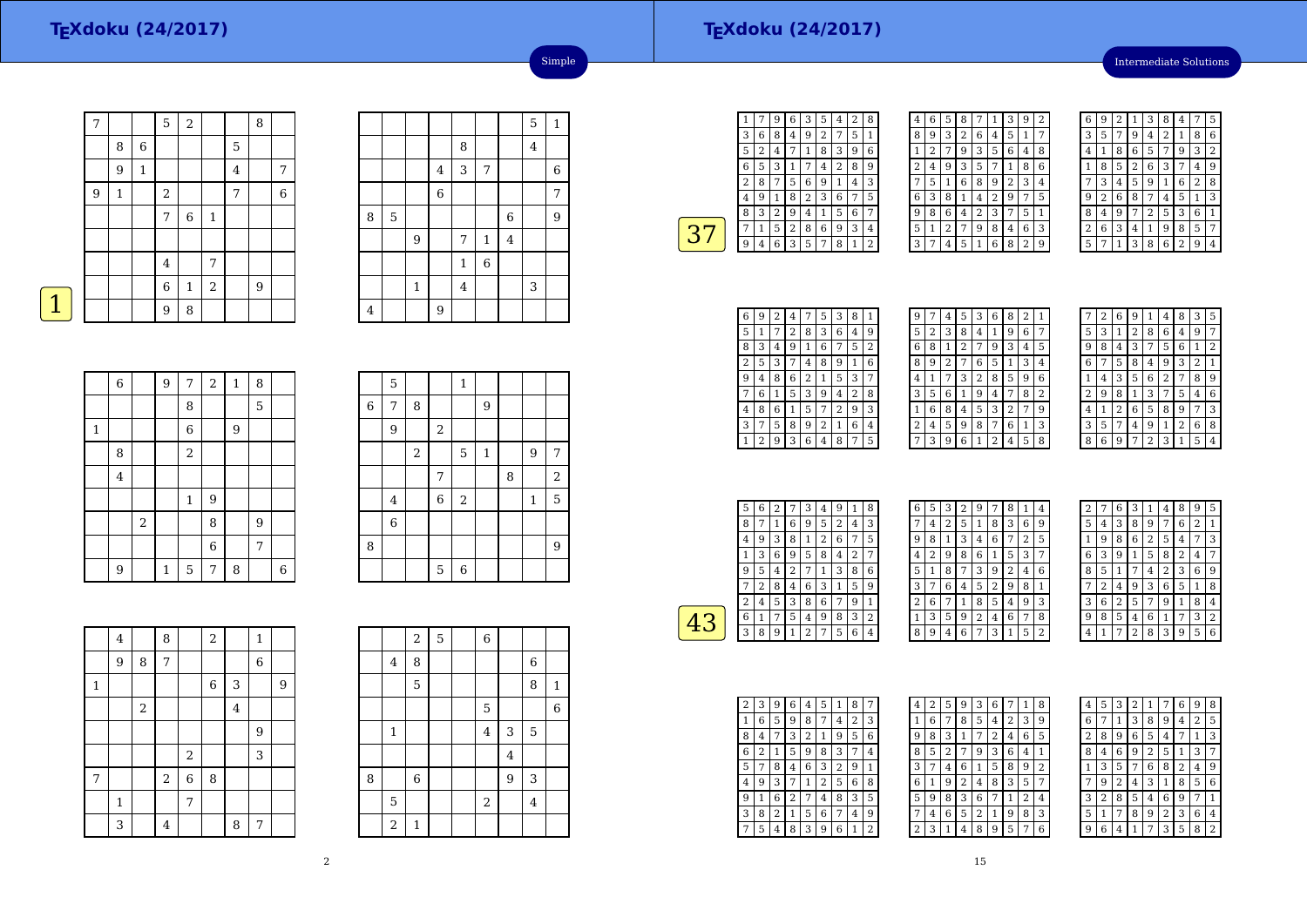| g |   | 6 | 2 |   | 8 | З | 5 | 1              |
|---|---|---|---|---|---|---|---|----------------|
| 5 |   | 2 |   | 3 | 6 | 8 | 9 | 4              |
| 6 | 2 | 3 | 4 |   | 9 |   | 8 | 5              |
| 4 |   | 9 | 8 | 5 |   | 6 | 3 | $\overline{2}$ |
| 8 | 5 |   | 3 | 6 | 2 | 4 | 1 | 9              |
| 2 | y | 4 | 6 | 8 |   | Ⴢ | 7 | 3              |
| 3 | 6 | 1 |   | 2 | 5 | 9 | 4 | 8              |
|   | 8 | 5 | 9 | 4 | 3 |   | 2 | 6              |
|   |   |   |   |   |   |   |   |                |



| ξ | З | 2 | 5              | 1 | 7 | 9                       | 6 | 8 | 4 |
|---|---|---|----------------|---|---|-------------------------|---|---|---|
|   | 9 | 8 | 4              | 3 | 2 | 6                       | 1 | 7 | 5 |
| ; |   | 1 | 6              | 5 | 8 | 4                       | 2 | 3 | 9 |
| ì | 5 | 3 | 7              | 4 | 9 | 1                       | 8 | 6 | 2 |
| 7 | 6 | 4 | $\overline{2}$ | 8 | 5 | 3                       | 7 | 9 | 1 |
| ξ | 8 | 9 | 1              |   | 6 | $\overline{\mathbf{c}}$ | 4 | 5 | 3 |
| ì | 2 | 6 | 8              | 9 | 4 | 5                       | 3 | 1 |   |
|   | 1 |   | 9              | 2 | 3 | 8                       | 5 | 4 | 6 |
|   | 4 | 5 | 3              | 6 | 1 | 7                       | 9 | 2 | 8 |
|   |   |   |                |   |   |                         |   |   |   |

Intermediate Solutions

|  |  | 3 2 1 7 6 95 |            | 4 8 |  |
|--|--|--------------|------------|-----|--|
|  |  |              | $5 \mid 3$ |     |  |
|  |  |              |            |     |  |

| 8 | 6 | 4 |                | 5 | 3 | 2 |   | 9 |
|---|---|---|----------------|---|---|---|---|---|
| 9 | 5 |   | 4              | 8 | 2 | 3 | 6 | 1 |
| 4 | 3 | 6 | 5              | 9 | 8 | 1 | 2 |   |
| 1 | 7 | 9 | 3              | 2 | 4 | 6 | 8 | 5 |
| 5 | 8 | 2 | 6              | 1 |   | 9 | 3 | 4 |
| 7 | 4 | 5 | 9              | 3 | 6 | 8 | 1 | 2 |
| 6 | 1 | 8 | $\overline{2}$ |   | 5 | 4 | 9 | 3 |
| 2 | 9 | κ | 8              |   |   | 7 | 5 | 6 |

| $\overline{2}$<br>3<br>8<br>6<br>5<br>9<br>1<br>7<br>4<br>1<br>3<br>5<br>2<br>8<br>9<br>6<br>4<br>5<br>6<br>3<br>$\overline{2}$<br>8<br>9<br>1<br>7<br>4<br>7<br>2<br>3<br>8<br>6<br>5<br>9<br>1<br>4<br>6<br>3<br>9<br>5<br>8<br>2<br>1<br>4<br>8<br>3<br>2<br>6<br>9<br>5<br>4<br>1<br>9<br>6<br>2<br>8<br>3<br>1<br>4<br>5<br>7<br>3<br>8<br>2<br>5<br>9<br>6<br>4 | 8 | 6 | 5 | 4 | 2 | 9 | З | 7 |
|-----------------------------------------------------------------------------------------------------------------------------------------------------------------------------------------------------------------------------------------------------------------------------------------------------------------------------------------------------------------------|---|---|---|---|---|---|---|---|
|                                                                                                                                                                                                                                                                                                                                                                       |   |   |   |   |   |   |   |   |
|                                                                                                                                                                                                                                                                                                                                                                       |   |   |   |   |   |   |   |   |
|                                                                                                                                                                                                                                                                                                                                                                       |   |   |   |   |   |   |   |   |
|                                                                                                                                                                                                                                                                                                                                                                       |   |   |   |   |   |   |   |   |
|                                                                                                                                                                                                                                                                                                                                                                       |   |   |   |   |   |   |   |   |
|                                                                                                                                                                                                                                                                                                                                                                       |   |   |   |   |   |   |   |   |
|                                                                                                                                                                                                                                                                                                                                                                       |   |   |   |   |   |   |   |   |
|                                                                                                                                                                                                                                                                                                                                                                       |   |   |   |   |   |   |   |   |

| 2 | 8 | 7 |   | 4 | 6 | 5 | 9 | З |
|---|---|---|---|---|---|---|---|---|
| 5 | 4 | 9 | 8 | 3 | 7 | 2 | 1 | 6 |
| 3 | 1 | 6 | 5 | 2 | 9 | 7 | 4 | 8 |
| 1 | 3 | 2 | 7 | 6 | 4 | 8 | 5 | 9 |
| 6 | 7 | 8 | 9 | 5 | 2 | 1 | 3 | 4 |
| 9 | 5 | 4 | 3 | 1 | 8 | 6 | 7 | 2 |
|   | 9 | 5 | 6 | 8 | 3 | 4 | 2 | 1 |
| 4 | 6 | 1 | 2 | 9 | 5 | 3 | 8 | 7 |
| 8 | 2 | 3 | 4 | 7 | 1 | 9 | 6 | 5 |

| 6              | 4 | 2 | 9 | 3 | 8 | 5              | 7              |                |                | 7 | 8              | 2 | 9 | 5 | 3  | 4 |                |                | 6 | 8 | 5              | 7 | 2              | 9 | З              | 4              |
|----------------|---|---|---|---|---|----------------|----------------|----------------|----------------|---|----------------|---|---|---|----|---|----------------|----------------|---|---|----------------|---|----------------|---|----------------|----------------|
| 3              | Ŧ | 8 | 7 | 4 | 5 | 6              | 9              | $\overline{2}$ | 4              | 2 | 9              | 3 | 8 |   |    | 5 | 6              | 5              | 9 | 3 | 4              | 8 | -1             | ⇁ | 6              | 2              |
| 9              | 5 | 7 |   | 6 | ∠ | 3              | 8              | 4              |                | 5 | 3              | 4 | 6 | ⇁ | 4  | 8 | 9              | ∍              | 4 | 7 | 9              | 6 | 3              |   | 8              | ' 5            |
| 8              | 6 | 9 | 4 |   | 3 | $\overline{7}$ | $\Omega$       | 5              | $\overline{ }$ | 6 | 2              | 5 |   | 8 |    | 3 | $\overline{4}$ | 9              | 3 | 4 | 6              | 5 | 7              | ∍ |                | 8              |
| $\overline{4}$ | 7 | 5 | 8 | ി | 9 |                | 3              | 6              | 5              | 3 | 4              | 9 | 7 | ົ |    | 6 | 8              | 6              | 7 | 5 | 2              | 1 | 8              | З | 4 9            |                |
|                | 2 | 3 | 6 | 5 | 7 | 9              | $\overline{4}$ | 8              | 9              | 8 | T              | 6 | 4 | 3 | 5. | 2 | 7              | 8              |   |   | 3              | 9 | $\overline{4}$ | 5 |                | $\overline{6}$ |
| $\overline{ }$ | 8 | 6 | 2 | 9 |   | 4              | 5              | 3              | З              | 4 | 6              |   | 2 | 9 | 8  | 7 | 5              | З              |   | 6 | 8              | 2 | 5              | 4 | 9              | 7              |
| 5              | 9 | 1 | 3 | 8 | 4 | 2              | 6              | 7              | 8              |   | 5              | 7 | 3 | 6 | 4  | 9 | 2              | $\overline{ }$ | 5 | 9 |                | 4 | 6              | 8 |                | 3              |
| 2              | 3 | 4 | 5 | ⇁ | 6 | 8              |                | 9              | ി              | 9 | $\overline{ }$ | 8 | 5 | 4 | 6  |   | 3              | 4              | 8 | 2 | $\overline{ }$ | 3 | 9              | 6 | 5 <sup>1</sup> | 1              |
|                |   |   |   |   |   |                |                |                |                |   |                |   |   |   |    |   |                |                |   |   |                |   |                |   |                |                |

| 6 | 7 | 9 | 4 | $\overline{2}$ | 8            | 1 | 5 | 3 | 9              |
|---|---|---|---|----------------|--------------|---|---|---|----------------|
| 2 | 4 | 3 | 7 | 5              | $\mathbf{1}$ | 6 | 8 | 9 |                |
| 5 | 1 | 8 | 6 | 9              | 3            | 7 | 2 | 4 | 4              |
|   | 3 | 5 | 8 | 6              | 4            | 9 | 1 | 2 | 5              |
| 1 | 6 | 2 | 5 | 7              | 9            | 3 | 4 | 8 | 3              |
| 9 | 8 | 4 | 3 | 1              | 2            | 5 | 7 | 6 | 8              |
| 4 | 5 | 7 | 2 | 3              | 6            | 8 | 9 | 1 | 6              |
| 8 | 9 | 6 | 1 | 4              | 5            | 2 | 3 | 7 | 1              |
| 3 | 2 | 1 | 9 | 8              | 7            | 4 | 6 | 5 | $\overline{2}$ |

| 9 | 8 | 6 |   | 1 | 5 | 3 | 4 | 2 | 5 | 7 | 9 |
|---|---|---|---|---|---|---|---|---|---|---|---|
| 7 | 3 | 1 | 2 | 4 | 8 | 5 | 9 | 6 | 1 | 8 | 3 |
| 4 | 2 | 5 | З | 9 | 6 | 1 | 8 | 7 | 6 | 2 | 4 |
| 5 | 1 | 7 | 6 | 3 | 9 | 8 | 2 | 4 | З | 6 | 7 |
| 3 | 4 | 9 | 8 | 5 | 2 |   | 6 | 1 | 4 | 1 | 5 |
| 8 | 6 | 2 | 4 | 7 | 1 | 9 | 3 | 5 | 2 | 9 | 8 |
| 6 | 5 | 4 | 9 | 8 |   | 2 | 1 | 3 | 9 | 3 | 6 |
| 1 | 9 | 3 | 5 | 2 | 4 | 6 | 7 | 8 |   | 4 | 1 |
| 2 | 7 | 8 |   | 6 | 3 | 4 | 5 | 9 | 8 | 5 | 2 |
|   |   |   |   |   |   |   |   |   |   |   |   |

| 5 |   | 9 | 4              | 8 | 6 | 3              | 1              | 2 |
|---|---|---|----------------|---|---|----------------|----------------|---|
| 1 | 8 | 3 |                | 5 | 2 | 6              | 9              | 4 |
| 6 | 2 | 4 | 1              | 3 | 9 | 8              | 7              | 5 |
| 3 | 6 | 7 | 9              | 4 | 5 | $\overline{2}$ | 8              | 1 |
| 4 | 1 | 5 | $\overline{2}$ | 7 | 8 | 9              | 6              | 3 |
| 2 | 9 | 8 | 3              | 6 | 1 | 4              | 5              | 7 |
| 9 | 3 | 6 | 5              | 2 | 7 | 1              | 4              | 8 |
| 7 | 4 | 1 | 8              | 9 | 3 | 5              | $\overline{2}$ | 6 |
| 8 | 5 | 2 | 6              |   | 4 |                | 3              | 9 |

|   |   | 6              | $\overline{9}$ | 7                |              |         |             |             | $\mathbf 1$ |
|---|---|----------------|----------------|------------------|--------------|---------|-------------|-------------|-------------|
|   |   |                |                | 8                |              | $\bf 4$ |             |             |             |
|   | 5 | 8              |                |                  | $\mathbf{1}$ |         | 7           | $\,$ 6 $\,$ |             |
|   |   | 5              |                | $\boldsymbol{9}$ |              | 7       | 6           |             |             |
|   |   | $\overline{4}$ | 7              |                  | 5            | $\,6$   | $\mathbf 1$ |             |             |
|   |   |                |                |                  |              | 8       |             |             |             |
|   |   |                | $\mathbf 1$    |                  |              |         | 3           | 9           |             |
|   |   |                |                |                  |              |         |             |             |             |
| 7 |   |                | 3              |                  |              |         | 8           |             |             |
|   |   |                |                |                  |              |         |             |             |             |

| 3<br>8<br>$\overline{6}$<br>$\bf 4$<br>$\boldsymbol{6}$<br>9<br>9<br>5<br>$\mathbf{1}$<br>3<br>$\overline{4}$<br>5<br>3<br>7<br>$\,$ 6 $\,$<br>9<br>$\mathbf{1}$<br>3<br>8<br>5<br>$\mathbf{1}$<br>7<br>8<br>5<br>3<br>$\,$ 6 $\,$<br>7 |  |  |  |  |  |
|-----------------------------------------------------------------------------------------------------------------------------------------------------------------------------------------------------------------------------------------|--|--|--|--|--|
|                                                                                                                                                                                                                                         |  |  |  |  |  |
|                                                                                                                                                                                                                                         |  |  |  |  |  |
|                                                                                                                                                                                                                                         |  |  |  |  |  |
|                                                                                                                                                                                                                                         |  |  |  |  |  |
|                                                                                                                                                                                                                                         |  |  |  |  |  |
|                                                                                                                                                                                                                                         |  |  |  |  |  |
|                                                                                                                                                                                                                                         |  |  |  |  |  |
|                                                                                                                                                                                                                                         |  |  |  |  |  |
|                                                                                                                                                                                                                                         |  |  |  |  |  |

| 7              |             |       |                | 5              |                |                |                |  |
|----------------|-------------|-------|----------------|----------------|----------------|----------------|----------------|--|
|                | $\,$ 6 $\,$ |       | $\overline{c}$ |                |                |                |                |  |
|                |             | $\,2$ |                | $\,1\,$        | $\bf 4$        |                |                |  |
| $\mathbf 1$    | 8           |       |                | 3              |                |                |                |  |
| 5              |             |       |                |                |                |                | 3              |  |
| $\overline{3}$ |             |       | 5              | $\overline{7}$ |                |                |                |  |
|                |             |       |                | $\overline{4}$ |                |                | $\mathbf{1}$   |  |
|                |             | 7     |                |                | $\overline{6}$ | $\overline{2}$ | 8              |  |
|                | 5           |       |                |                |                | 3              | $\overline{4}$ |  |

3

1

7

2

1

 $\frac{5}{\sqrt{8}}$ 8

> 3<sup>4</sup>

 $\frac{1}{3}$   $\frac{1}{3}$   $\frac{5}{3}$ 

 $\frac{2}{4}$ 

<sup>9</sup> <sup>3</sup> <sup>4</sup> <sup>8</sup>

 $\begin{array}{c|c|c|c|c|c|c} \hline 7 & 2 & 4 & 1 \\ \hline \end{array}$ 

 $5 \mid$   $3 \mid 1$ 

|              |   |                | 9              |         | 3     |             |              | $\mathbf{1}$ |  |
|--------------|---|----------------|----------------|---------|-------|-------------|--------------|--------------|--|
|              |   | 5              |                | 1       |       |             |              |              |  |
| $\mathbf{1}$ | 2 |                |                |         | $\,6$ |             |              |              |  |
| 5            |   |                | $\mathbf{1}$   |         |       |             | 9            |              |  |
|              |   |                |                |         |       | $\,$ 6 $\,$ |              |              |  |
|              |   | $\,2$          | $\mathbf 5$    |         | 7     |             |              |              |  |
|              |   |                | $\overline{6}$ | $\bf 4$ | $\,2$ |             |              |              |  |
|              |   | 7              |                | 3       |       | 9           | $\mathbf{1}$ |              |  |
|              | 3 | $\overline{4}$ |                |         |       |             |              |              |  |

| 3           | $\overline{6}$ |   | $\mathbf{1}$   | $\overline{9}$          |   |                |         |             |
|-------------|----------------|---|----------------|-------------------------|---|----------------|---------|-------------|
|             | 5              |   | $\overline{6}$ |                         | 7 | $\overline{4}$ |         |             |
| $\mathbf 1$ | $\overline{4}$ |   |                |                         |   |                | 8       |             |
|             |                | 5 | 8              |                         |   |                | 3       | $\,$ 6 $\,$ |
|             |                |   |                |                         |   | 7              |         |             |
|             |                |   | 5              | $\overline{\mathbf{4}}$ | 3 | $\mathbf 1$    |         |             |
|             |                |   |                |                         | 5 |                | $\bf 4$ |             |
|             |                |   |                |                         |   |                |         |             |
| 8           |                |   | 9              | $\overline{6}$          |   |                |         |             |

9 $\overline{5}$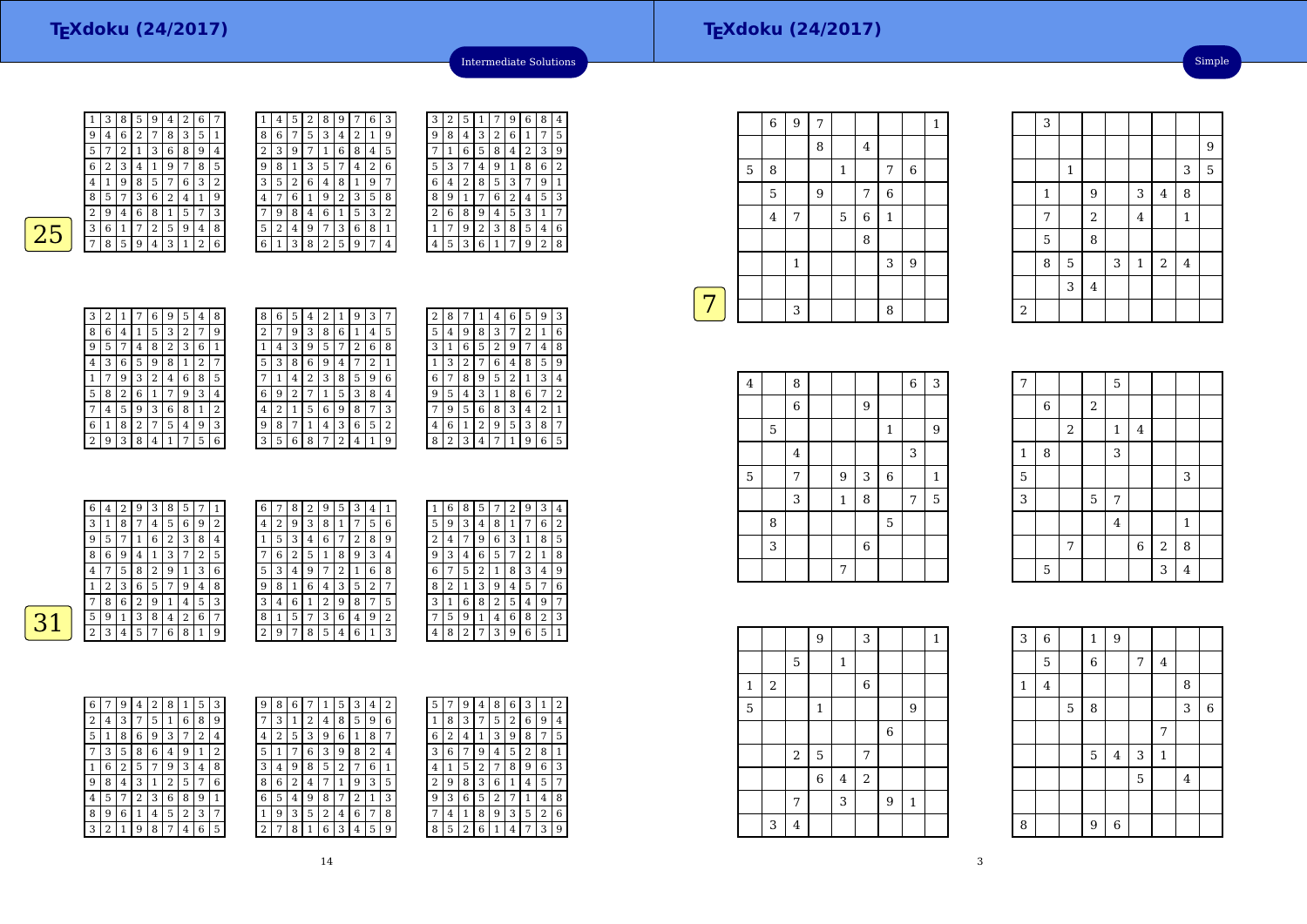#### **TEXdoku (24/2017)**

Easy Solutions

|   |                | 5                |            | $\overline{a}$ | $\mathbf{1}$ |   |   | 9 | 8              |
|---|----------------|------------------|------------|----------------|--------------|---|---|---|----------------|
|   | 9              | 8                |            |                |              | 3 |   |   | 5              |
|   |                | $\boldsymbol{2}$ |            |                |              |   | 4 |   | 7              |
|   |                | 1                | $\sqrt{2}$ |                |              | 8 | 3 |   |                |
|   | $\overline{5}$ |                  |            |                |              |   |   |   |                |
|   |                |                  |            | $\bf 4$        |              |   |   | 5 | 9              |
|   |                |                  |            |                |              |   |   |   | $\overline{4}$ |
|   | 8              |                  |            |                | 3            |   |   | 7 |                |
| 3 | 1              |                  |            |                |              |   |   | 8 |                |
|   |                |                  |            |                |              |   |   |   |                |

|        | 7            |                |            | 3          | $\overline{9}$ |              |              |
|--------|--------------|----------------|------------|------------|----------------|--------------|--------------|
|        | 6            |                |            |            |                |              | $\mathbf{1}$ |
|        |              |                |            |            | 8              |              | 6            |
| 9      |              | 3              |            |            |                |              |              |
|        | $\mathbf{1}$ | $\overline{4}$ |            |            |                | 8            |              |
| $\, 8$ |              |                |            | $\sqrt{2}$ |                |              |              |
|        |              |                | 3          |            |                | 7            |              |
| 3      |              | $\sqrt{2}$     | $1\,$      |            | $\bf 4$        |              | 9            |
|        | 9            | $\overline{6}$ | $\sqrt{2}$ |            |                | $\mathbf{1}$ |              |

Easy

| $\mathcal{L}(\mathcal{L})$ and $\mathcal{L}(\mathcal{L})$ and $\mathcal{L}(\mathcal{L})$ and $\mathcal{L}(\mathcal{L})$ | ٠<br><b>STATE OF STATE OF STATE OF STATE OF STATE OF STATE OF STATE OF STATE OF STATE OF STATE OF STATE OF STATE OF S</b> |
|-------------------------------------------------------------------------------------------------------------------------|---------------------------------------------------------------------------------------------------------------------------|
|                                                                                                                         |                                                                                                                           |

 $\sqrt{2}$ 

|              |                         |       | 3              |                | $\overline{6}$ |                | $\overline{4}$ |   |
|--------------|-------------------------|-------|----------------|----------------|----------------|----------------|----------------|---|
|              |                         |       |                | $\overline{a}$ |                |                |                |   |
| $\mathbf{1}$ |                         | $\,2$ |                | 9              |                | $\overline{6}$ |                |   |
|              |                         |       |                | $\overline{6}$ | 9              |                | 1              |   |
|              |                         |       | $\overline{4}$ |                |                | 9              |                | 5 |
|              | $\overline{\mathbf{4}}$ |       |                |                |                |                |                | 8 |
|              |                         |       | $\,6$          | $\mathbf 1$    |                |                |                |   |
|              |                         |       |                |                | $\mathbf 5$    |                |                | 3 |
|              | 3                       |       |                |                |                | 8              | $\,2$          |   |

|              |              |                |                | $\,2$ |              |                | $\mathbf{1}$ |   |
|--------------|--------------|----------------|----------------|-------|--------------|----------------|--------------|---|
|              | 7            |                |                |       |              | 8              | 5            |   |
|              |              |                |                |       |              |                |              |   |
|              |              |                | 5              |       |              | 3              | 8            |   |
|              |              |                | $\overline{a}$ |       | 9            |                |              |   |
| $\mathbf{1}$ | 5            |                |                |       |              |                | 7            |   |
| 8            |              |                | 9              |       | 5            |                |              | 7 |
|              | 3            | $\overline{6}$ |                | 7     | $\mathbf{1}$ |                |              |   |
| 5            | $\mathbf{1}$ |                |                | 8     |              | $\overline{6}$ |              |   |

| $\overline{a}$ |              |   |         |                | $\overline{4}$   |       |   |                |
|----------------|--------------|---|---------|----------------|------------------|-------|---|----------------|
| 9              | 8            |   |         | $\mathbf{1}$   | $\sqrt{2}$       |       |   |                |
|                | $\mathbf{1}$ |   |         |                |                  |       |   | 3              |
| 3              |              |   |         | $\,2$          | 8                |       |   |                |
| 8              |              |   |         |                | $\boldsymbol{9}$ |       |   |                |
|                | 6            |   | $\,1\,$ |                |                  |       |   |                |
|                | 5            |   |         | $\overline{4}$ |                  | $\,2$ |   | $\mathbf{1}$   |
|                |              |   | 3       |                |                  | 9     |   | $\overline{6}$ |
| $\overline{6}$ |              | 4 |         |                |                  |       | 8 |                |

|              |             | 7              |             |                |                |                | $\mathbf{1}$ |         |
|--------------|-------------|----------------|-------------|----------------|----------------|----------------|--------------|---------|
|              |             |                | $\,$ 6 $\,$ | 7              | 5              |                |              | $\bf 4$ |
| 9            |             |                |             | 8              | $\overline{a}$ |                |              | 5       |
|              |             | $\overline{4}$ |             | $\,2$          |                | 9              |              |         |
| 8            |             | $\overline{a}$ |             | $\overline{4}$ | 7              | $\overline{6}$ |              |         |
|              |             |                |             |                | 9              |                |              | 7       |
| $\bf 4$      |             |                |             |                |                |                |              |         |
|              | $\,$ 6 $\,$ |                |             |                |                |                |              |         |
| $\mathbf{1}$ |             |                |             |                | $\overline{4}$ |                | $\,2$        |         |

┯

┱

┑

| 4              | 5 | 3 | 2 | 1 |   | 6 | 9 | 8              |
|----------------|---|---|---|---|---|---|---|----------------|
| 9              | 8 | 7 | 6 | 4 | 3 | 2 | 1 | 5              |
| 6              | 2 | 1 | 8 | 9 | 5 | 4 | 3 | 7              |
|                | 1 | 2 | 9 | 5 | 8 | 3 | 4 | 6              |
| 5              | 4 | 9 | 3 |   | 6 | 8 | 2 | $\overline{1}$ |
| 3              | 6 | 8 | 4 | 2 | 1 | 7 | 5 | g              |
| $\overline{c}$ | 3 | 5 | 7 | 8 | 9 | 1 | 6 | 4              |
| 8              | 9 | 6 | 1 | 3 | 4 | 5 | 7 | 2              |
|                | 7 | 4 | 5 | 6 | 2 | 9 | 8 | 3              |
|                |   |   |   |   |   |   |   |                |

| 2 |   | 1 | 6              | 3 | 9 | 4 | 5 | 8 |
|---|---|---|----------------|---|---|---|---|---|
| 5 | 6 | 8 |                | 4 | 2 | 9 | 3 | 1 |
| 4 | 3 | 9 | 5              | 1 | 8 |   | 2 | 6 |
| 9 | 2 | 3 | 8              | 6 | 7 | 1 | 4 | 5 |
| 6 | 1 | 4 | 9              | 5 | 3 | 2 | 8 | 7 |
| 8 | 5 | 7 | 4              | 2 | 1 | 6 | 9 | 3 |
| 1 | 4 | 5 | 3              | 9 | 6 | 8 | 7 | 2 |
| 3 | 8 | 2 | 1              | 7 | 4 | 5 | 6 | 9 |
| 7 | g | 6 | $\overline{2}$ | 8 | 5 | 3 | 1 | 4 |

|   | 9 | 8 | З | 5 | 6              | $\overline{c}$ | 4              | 1 |
|---|---|---|---|---|----------------|----------------|----------------|---|
| 4 | 6 | 3 |   | 2 | 1              | 5              | 8              | 9 |
| 1 | 5 | 2 | 8 | 9 | 4              | 6              | 3              | 7 |
| 3 | 8 | 7 | 5 | 6 | 9              | 4              | 1              | 2 |
| 2 | 1 | 6 | 4 | 3 | 8              | g              | 7              | 5 |
| 9 | 4 | 5 | 1 | 7 | $\overline{2}$ | 3              | 6              | 8 |
| 8 | 2 | 9 | 6 | 1 | 3              | 7              | 5              | 4 |
| 6 | 7 | 4 | 2 | 8 | 5              | 1              | 9              | 3 |
| 5 | 3 |   | 9 | 4 | 7              | 8              | $\overline{2}$ | 6 |

| 4 | 6 | 5              |   | 2 | 8 | 9 | 1 | З |
|---|---|----------------|---|---|---|---|---|---|
| 3 | 7 | 1              | 6 | 9 | 4 | 8 | 5 | 2 |
| 2 | 9 | 8              | 1 | 5 | 3 | 7 | 4 | 6 |
| 6 | 2 | 9              | 5 | 4 | 7 | 3 | 8 | 1 |
| 7 | 8 | 3              | 2 | 1 | 9 | 4 | 6 | 5 |
| 1 | 5 | 4              | 8 | 3 | 6 | 2 | 7 | 9 |
| 8 | 4 | $\overline{2}$ | 9 | 6 | 5 | 1 | 3 | 7 |
| 9 | 3 | 6              | 4 | 7 | 1 | 5 | 2 | 8 |
| 5 | 1 | 7              | 3 | 8 | 2 | 6 | 9 | 4 |

| 2 | 7 | 5 | 6 | З | 4            | 8              | 1 | 9            |
|---|---|---|---|---|--------------|----------------|---|--------------|
| 9 | 8 | 3 | 7 | 1 | 2            | 6              | 5 | 4            |
| 4 | 1 | 6 | 9 | 8 | 5            | 7              | 2 | 3            |
| 3 | 9 | 7 | 4 | 2 | 8            | 1              | 6 | 5            |
| 8 | 4 | 1 | 5 | 6 | 9            | 3              | 7 | 2            |
| 5 | 6 | 2 | 1 | 7 | 3            | 4              | 9 | 8            |
|   | 5 | 9 | 8 | 4 | 6            | $\overline{2}$ | 3 | $\mathbf{1}$ |
| 1 | 2 | 8 | 3 | 5 | 7            | 9              | 4 | 6            |
| 6 | 3 | 4 | 2 | 9 | $\mathbf{1}$ | 5              | 8 | 7            |
|   |   |   |   |   |              |                |   |              |

| 6                       | 5 |                | 4 | 9 | З | 8 |                | 2 |
|-------------------------|---|----------------|---|---|---|---|----------------|---|
| $\overline{\mathbf{c}}$ | 8 | 1              | 6 | 7 | 5 | 3 | 9              | 4 |
| g                       | 4 | 3              | 1 | 8 | 2 | 7 | 6              | 5 |
|                         | 1 | 4              | 5 | 2 | 6 | g | 8              | 3 |
| 8                       | 9 | $\overline{2}$ | 3 | 4 | 7 | 6 | 5              | 1 |
| 5                       | 3 | 6              | 8 | 1 | 9 | 2 | 4              | 7 |
| 4                       | 2 | 5              | 7 | 6 | 8 | 1 | 3              | 9 |
| 3                       | 6 | 9              | 2 | 5 | 1 | 4 | 7              | 8 |
|                         |   | 8              | 9 | 3 | 4 | 5 | $\overline{2}$ | 6 |

| 6 | 3 | 2 | 4 |   | 5 | 8 | 9 | 1 |  |
|---|---|---|---|---|---|---|---|---|--|
| 5 |   | 9 | 8 | 6 | 2 | 3 | 7 | 4 |  |
| 8 | 7 | 4 | 3 | 1 | 9 | 5 | 2 | 6 |  |
| 4 | 8 | 6 | 5 | 3 |   | 2 | 1 | 9 |  |
|   | 2 | 5 | 9 | 8 | 6 | 4 | 3 | 7 |  |
| 3 | 9 | 7 | 2 | 4 | 1 | 6 | 8 | 5 |  |
| 9 | 6 | 8 |   | 2 | 4 |   | 5 | 3 |  |
| 2 | 4 | 1 |   | 5 | 3 | 9 | 6 | 8 |  |
|   | 5 | 3 | 6 | 9 | 8 |   | 4 | 2 |  |
|   |   |   |   |   |   |   |   |   |  |

|   | 4 | 9 | 3 | 1              | 2 | 6              | 5 | 8 |  |
|---|---|---|---|----------------|---|----------------|---|---|--|
| 5 | 1 | 8 | 7 | 4              | 6 | 3              | 9 | 2 |  |
| 6 | 2 | 3 | 8 | 9              | 5 | 4              | 1 | 7 |  |
| 4 | 5 | 6 | 1 | 7              | 9 | 8              | 2 | 3 |  |
| 3 | 7 | 2 | 4 | 5              | 8 | 1              | 6 | 9 |  |
| 9 | 8 | 1 | 2 | 6              | 3 |                | 4 | 5 |  |
| 8 | 3 | 4 | 5 | $\overline{2}$ | 1 | 9              | 7 | 6 |  |
| 2 | 6 | 7 | 9 | 3              | 4 | 5              | 8 | 1 |  |
| 1 | 9 | 5 | 6 | 8              | 7 | $\overline{2}$ | 3 | 4 |  |

| 3 | 8 | 6              | g              |   | 5              | 1              | $\overline{c}$ | 4              |
|---|---|----------------|----------------|---|----------------|----------------|----------------|----------------|
| 5 | 4 |                | $\overline{2}$ | 8 | 1              | 6              | 3              | 9              |
| 9 | 2 | 1              | 6              | 3 | 4              | 5              | 7              | 8              |
| 4 | 5 | 8              | 3              | 6 | 7              | 9              | 1              | $\overline{2}$ |
| 6 | 9 | 3              | 4              | 1 | $\overline{2}$ | 7              | 8              | 5              |
| 7 | 1 | $\overline{2}$ | 8              | 5 | 9              | 4              | 6              | 3              |
| 8 | 6 | 9              | 7              | 4 | 3              | $\overline{2}$ | 5              | 1              |
| 2 | 7 | 5              | 1              | 9 | 8              | 3              | 4              | 6              |
|   | 3 | 4              | 5              | 2 | 6              | 8              | 9              |                |

| З | 8                       | 2 | 1              | 4 |   | 6 | 9 | 5 |  |
|---|-------------------------|---|----------------|---|---|---|---|---|--|
| 1 | 6                       | 7 | 8              | 5 | 9 | 3 | 4 | 2 |  |
| 9 | $\overline{\mathbf{4}}$ | 5 | $\overline{c}$ | 3 | 6 | 8 | 1 | 7 |  |
| 4 | 2                       | 3 | 6              | 9 | 1 | 5 | 7 | 8 |  |
| 5 | 1                       | 8 | 3              | 7 | 2 | 9 | 6 | 4 |  |
| 6 |                         | 9 | 5              | 8 | 4 | 1 | 2 | 3 |  |
|   | 5                       | 4 | 9              | 1 | 8 | 2 | 3 | 6 |  |
| 2 | 3                       | 1 | 4              | 6 | 5 | 7 | 8 | 9 |  |
| 8 | 9                       | 6 |                | 2 | 3 | 4 | 5 | 1 |  |

| 2 | 5 | 6 | 4 | 8              | 1 | З              | 9              |   |
|---|---|---|---|----------------|---|----------------|----------------|---|
| 7 | 4 | 9 | 6 | $\overline{2}$ | 3 | 5              | 1              | 8 |
| 3 | 1 | 8 | 7 | 9              | 5 | 6              | 4              | 2 |
| 8 | 2 | 3 | 5 | 4              | 6 | 9              | 7              | 1 |
| 1 | 6 | 7 | 2 | 3              | 9 | 8              | 5              | 4 |
| 4 | 9 | 5 | 8 | 1              | 7 | $\overline{2}$ | 6              | 3 |
| 5 | 3 | 2 | 9 | 7              | 4 | 1              | 8              | 6 |
| 6 | 8 | 4 | 1 | 5              | 2 |                | 3              | 9 |
| 9 |   | 1 | 3 | 6              | 8 | 4              | $\overline{2}$ | 5 |

| 3 | 2 | 8 | 6 |   | 4              | 5 | 9              | 1              |
|---|---|---|---|---|----------------|---|----------------|----------------|
| 4 | 7 | 1 | 9 | 8 | 5              | 3 | $\overline{2}$ | 6              |
| g | 5 | 6 | 2 | 3 | 1              | 4 | 7              | 8              |
| 8 | 3 | 2 | 5 | 6 | 9              | 1 | 4              | 7              |
| 1 | 9 | 4 | 3 | 2 | 7              | 6 | 8              | 5              |
|   | 6 | 5 | 4 | 1 | 8              | 2 | 3              | 9              |
| 2 | 4 | 9 | 8 | 5 | 6              | 7 | 1              | 3              |
| 5 | 8 | 7 | 1 | 4 | 3              | 9 | 6              | $\overline{2}$ |
| 6 | 1 | 3 | 7 | 9 | $\overline{2}$ | 8 | 5              | 4              |

г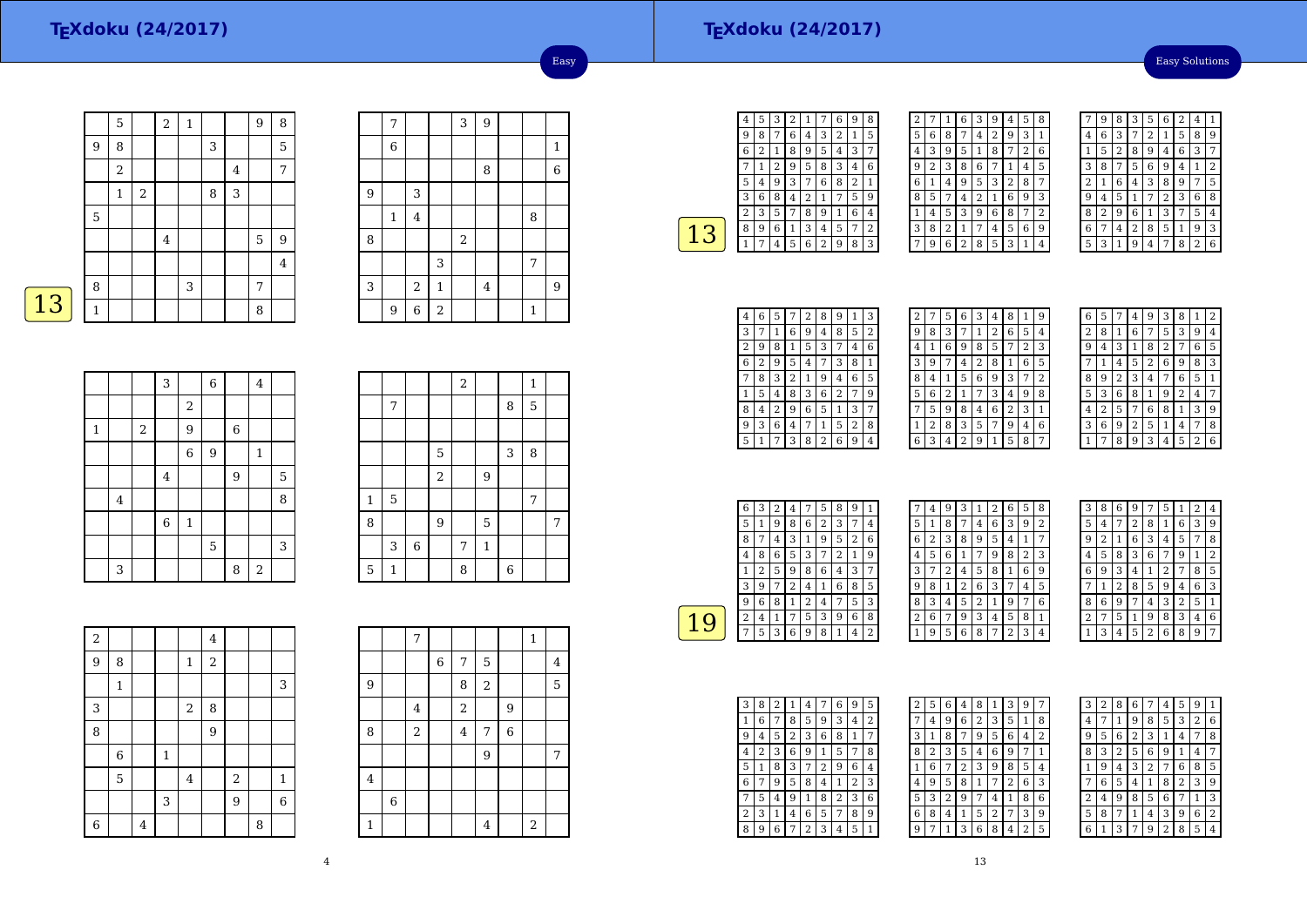$16$ 

 $\begin{array}{|c|c|c|c|c|}\n\hline\n2 & 3 & 5 \\
\hline\n\end{array}$ 

4

5

 $\frac{9}{2}$  | | | 2

4

 $\frac{2}{3}$  3 9 6

 $\frac{6}{2}$ 

3

9

2

8

<sup>8</sup> <sup>9</sup>

3 | 8 | 1

8 3

 $\begin{array}{c|c|c|c} 5 & 1 \\ \hline & 3 & \end{array}$ 

Easy



 $\sqrt{28}$ 

| 7 | 3 | 4              | 5 | 2 | 9 | 6 | 8 | 1 |   | 4      | 8 | 2 | 6 | 9 | 3              | 5              | 1 |
|---|---|----------------|---|---|---|---|---|---|---|--------|---|---|---|---|----------------|----------------|---|
| 2 | 8 | 6              | 1 | 7 | 4 | 5 | 3 | 9 | 9 | 3      | 6 | 1 | 8 | 5 | 7              | 4              | 2 |
| 5 | 9 | 1              | 8 | 3 | 6 | 4 | 2 | 7 |   | n<br>∠ | 5 | 4 | 3 | 7 | 8              | 9              | 6 |
| 9 | 1 | 3              | 2 | 4 | 8 |   | 5 | 6 | 3 |        | 4 | 6 | 9 | 8 | 5              | $\overline{2}$ | 7 |
| 8 | 5 | $\overline{2}$ | 7 | 6 | 1 | 9 | 4 | 3 | 8 | 5      |   | 3 | 2 | 4 | 6              | 1              | 9 |
| 6 | 4 | 7              | 3 | 9 | 5 | 8 | 1 | 2 | 2 | 6      | 9 | 5 | 7 | 1 | 4              | 8              | 3 |
| 3 | 2 | 9              | 4 | 5 | 7 |   | 6 | 8 | 5 | 9      | 3 | 8 | 1 | 6 | $\overline{2}$ | 7              | 4 |
| 4 | 7 | 8              | 6 | 1 | 2 | 3 | 9 | 5 | 6 | 8      | 1 | 7 | 4 | 2 | 9              | 3              | 5 |
| 1 | 6 | 5              | 9 | 8 | 3 | ∍ | 7 | 4 | 4 | ⇁      | ി | 9 | 5 | 3 | 1              | 6              | 8 |
|   |   |                |   |   |   |   |   |   |   |        |   |   |   |   |                |                |   |

| l                  | 5 | 6 | 4 | 9 | 7 | 2 | 1 | 8 | З |
|--------------------|---|---|---|---|---|---|---|---|---|
| $\overline{c}$     | 9 | 3 | 7 | 4 | 8 | 1 | 6 | 5 | 2 |
| $\hat{\mathbf{c}}$ | 1 | 2 | 8 | 5 | 6 | 3 | g | 4 | 7 |
| 7                  | 3 | 8 | 9 | 6 | 2 | 4 | 7 | 1 | 5 |
| 9                  |   | 4 | 1 | 8 | 3 | 5 | 2 | 6 | 9 |
| 3                  | 2 | 5 | 6 |   | 1 | 9 | 4 | 3 | 8 |
| 1                  | 6 | 7 | 2 | 3 | 4 | 8 | 5 | 9 | 1 |
| 5                  | 8 | 1 | 5 | 2 | 9 | 6 | 3 | 7 | 4 |
| 3                  | 4 | 9 | 3 |   | 5 | 7 | 8 | 2 | 6 |
|                    |   |   |   |   |   |   |   |   |   |

Simple Solutions

| 2 | 5 | 4              | 8              | 1 | 6              | 9 | 7 | 3 |
|---|---|----------------|----------------|---|----------------|---|---|---|
| 6 | 7 | 8              | 3              | 4 | 9              | 2 | 5 | 1 |
| 1 | 9 | 3              | $\overline{2}$ | 7 | 5              | 4 | 8 | 6 |
| 3 | 8 | $\overline{2}$ | 4              | 5 | 1              | 6 | 9 | 7 |
| 5 | 1 | 6              | 7              | 9 | 3              | 8 | 4 | 2 |
| 9 | 4 | 7              | 6              | 2 | 8              | 3 | 1 | 5 |
| 7 | 6 | 1              | 9              | 8 | $\overline{2}$ | 5 | 3 | 4 |
| 8 | 2 | 5              | 1              | 3 | 4              | 7 | 6 | 9 |
| 4 | 3 | 9              | 5              | 6 | 7              | 1 | 2 | 8 |

| 6              | 4 | 3 | 8 | 9 | 2 | 5 | 1 |   |  |
|----------------|---|---|---|---|---|---|---|---|--|
| 5              | 9 | 8 | 7 | 3 | 1 | 2 | 6 | 4 |  |
| 1              | 2 | 7 | 5 | 4 | 6 | 3 | 8 | 9 |  |
| 3              | 6 | 2 | 9 | 8 | 7 | 4 | 5 | 1 |  |
| 4              | 8 | 1 | 6 | 5 | 3 | 7 | 9 | 2 |  |
| 9              | 7 | 5 | 1 | 2 | 4 | 6 | 3 | 8 |  |
| 7              | 5 | 9 | 2 | 6 | 8 | 1 | 4 | 3 |  |
| 8              | 1 | 4 | 3 | 7 | 5 | 9 | 2 | 6 |  |
| $\overline{c}$ | 3 | 6 | 4 | 1 | 9 | 8 | 7 | 5 |  |

| 1              |   | 2 | 5 |   |   |   |   | 4                |
|----------------|---|---|---|---|---|---|---|------------------|
| 9              | 4 | 8 | 2 | 1 | 7 | 5 | 6 | 3                |
|                | 6 | 5 | 9 | 4 | 3 | 2 | 8 | 1                |
| $\overline{c}$ | 9 | 4 |   | 3 | 5 | 8 | 1 | 6                |
| 6              | 1 | 7 | 8 | 2 | 4 | 3 | 5 | 9                |
| 5              | 8 | 3 | 1 | 6 | 9 | 4 | 2 | 7                |
| 8              | 7 | 6 | 4 | 5 | 1 | 9 | 3 | $\overline{2}$   |
| 3              | 5 | 9 | 6 | 7 | 2 | 1 | 4 | 8                |
| 4              | 2 | 1 | 3 | 9 | 8 | 6 | 7 | 5                |
|                |   | З |   |   |   |   |   | 8<br>6<br>9<br>7 |

|   | 3 | 6              | 9 | 7 | 2              | 5 | 4 | 8 |                | 7                  | 3 | 8 |   | 9 | 5 | 6              | 2 | 4  | 4              | 9              | 8 |              | 5 | 2 | 7              | 6 | -3             |
|---|---|----------------|---|---|----------------|---|---|---|----------------|--------------------|---|---|---|---|---|----------------|---|----|----------------|----------------|---|--------------|---|---|----------------|---|----------------|
|   | 7 | 1              | 2 | 8 | 6              | 4 | 9 | 5 | 3              | 5                  | 2 | 6 | 3 | 4 | 8 |                | 7 | 9  |                | $\overline{ }$ | 6 | 3            | 4 | 9 | $\overline{2}$ | 5 | 8              |
|   | 5 | 8              | 4 | 3 | и              | 9 | 7 | 6 | 2              | 4                  | 9 |   | 6 | ⇁ | 2 | 8              | 3 | 5  | 3              | 5              | 2 | 6            | 8 | 7 | 1              | 4 | 9              |
|   |   | 5              | 8 | 9 | 3              | 7 | 6 | 2 | 4              | 6                  |   | 2 | 9 | 5 | 3 | $\overline{4}$ | 8 | ⇁  | 8              |                | 4 | $\mathbf{r}$ | 6 | 5 | 9              | 3 | 2              |
|   | 9 | 4              | 7 | 2 | 5              | 6 |   | 3 | 8              | 8                  | 7 | 9 |   | 6 | 4 | 5              | 1 | 3  | 5              | 2              | 7 | $4^{\circ}$  | 9 | 3 | 6              | 8 | $\perp$        |
|   | 2 | 3              | 6 |   | $\overline{4}$ | 8 | 5 | 7 | 9              | 3                  | 5 | 4 | 8 |   | 7 | 9              | 6 | 2  | 9              | 6              | 3 | ∍<br>∠       | 1 | 8 | 4              | ⇁ | -5             |
|   | 4 |                |   | 6 | 8              | 2 | 3 | 9 | 5              | 9                  | 8 | 5 |   | 3 |   | ∍              | 4 | 6  | 6              | 8              | 1 | 9            | 3 | 4 | 5              | 2 | 7              |
| - | 8 | 9              | 5 | 4 | 7              | 3 | 2 |   | 6              |                    | 6 | 3 | 4 | 2 | 9 | $\overline{ }$ | 5 | 8  | $\overline{7}$ | 3              | 9 | 5            | 2 | 6 | 8              |   | $\overline{4}$ |
|   | 6 | $\overline{2}$ | 3 | 5 | 9              |   | 8 | 4 | $\overline{ }$ | $\mathcal{L}$<br>∠ | 4 | ⇁ | 5 | 8 | 6 | 3              | 9 | 1. | $\Omega$       | 4              | 5 | 8            | 7 | 1 | 3              | 9 | -6             |
|   |   |                |   |   |                |   |   |   |                |                    |   |   |   |   |   |                |   |    |                |                |   |              |   |   |                |   |                |

|   | 4 | 1 | 6 | 5 | 9 | 8              | $\overline{2}$ | 3 |
|---|---|---|---|---|---|----------------|----------------|---|
| 9 | 6 | 5 | 2 | 8 | 3 | 4              | 7              | 1 |
| 8 | 3 | 2 | 7 | 1 | 4 | 5              | 9              | 6 |
| 1 | 8 | 6 | 9 | 3 | 2 | 7              | 5              | 4 |
| 5 | 7 | 9 | 4 | 6 | 8 | 1              | 3              | 2 |
| 3 | 2 | 4 | 5 | 7 | 1 | 9              | 6              | 8 |
| 2 | 9 | 3 | 8 | 4 | 5 | 6              | 1              | 7 |
| 4 | 1 | 7 | 3 | 9 | 6 | $\overline{2}$ | 8              | 5 |
| 6 | 5 | 8 | 1 | 2 | 7 | 3              | 4              | 9 |

| 7 | 8 | 6 | 9 | 5 | 3 | 4 | 2 |                | 3 | 6              | 8              |   | 9              | 4 | 5 | 7 | 2 |
|---|---|---|---|---|---|---|---|----------------|---|----------------|----------------|---|----------------|---|---|---|---|
| 3 | 4 | 5 | 2 | 1 | 8 | 7 | 6 | 9              | 2 | 5              | 9              | 6 | 8              | 7 | 4 | 1 | 3 |
| 1 | 2 | 9 | 4 | 7 | 6 | 5 | 3 | 8              | 1 | 4              | 7              | 3 | 5              | 2 | 6 | 8 | 9 |
| 5 | 7 | 3 |   | 6 | 4 | 8 | 9 | $\overline{2}$ | 4 | 1              | 5              | 8 | 7              | 9 | 2 | 3 | 6 |
| 4 | 1 | 8 | 3 | 2 | 9 | 6 | 7 | 5              | 9 | 8              | 3              | 2 | 1              | 6 | 7 | 5 | 4 |
| 6 | 9 | 2 | 5 | 8 | 7 |   | 4 | 3              | 7 | $\overline{2}$ | 6              | 5 | 4              | 3 | 1 | 9 | 8 |
| 9 | 5 | 1 | 6 | 4 | 2 | 3 | 8 | 7              | 6 | 9              | $\overline{2}$ | 7 | 3              | 5 | 8 | 4 | 1 |
| 2 | 6 | 7 | 8 | 3 | 5 | 9 | 1 | 4              | 5 | 3              | 1              | 4 | $\overline{2}$ | 8 | 9 | 6 | 7 |
| 8 | 3 | 4 | 7 | 9 |   | っ | 5 | 6              | 8 | 7              | 4              | 9 | 6              | 1 | 3 | 2 | 5 |
|   |   |   |   |   |   |   |   |                |   |                |                |   |                |   |   |   |   |

|    |   |            |         |                |   | 5 | 8 | 9              |   |
|----|---|------------|---------|----------------|---|---|---|----------------|---|
|    | 5 |            |         |                | 6 |   | 3 |                |   |
|    |   | 7          | $\bf 4$ |                |   | 9 | 5 | $\overline{2}$ |   |
|    |   |            |         |                | 3 |   |   |                |   |
|    |   | $\sqrt{2}$ |         | 9              | 8 |   |   |                |   |
|    |   |            | 7       | $\overline{a}$ |   |   |   |                |   |
|    | 9 |            | 8       |                |   |   |   | 5              |   |
|    |   |            |         |                | 5 |   |   |                | 8 |
| 19 | 7 |            | 3       |                |   |   |   | 4              |   |
|    |   |            |         |                |   |   |   |                |   |

| 3           | 8 |       |                  |   |   |   |                |
|-------------|---|-------|------------------|---|---|---|----------------|
|             |   |       | $\boldsymbol{2}$ |   |   | 3 |                |
|             |   |       |                  |   |   |   |                |
|             | 5 | 8     | 3                |   |   |   | $\,2$          |
| $\,$ 6 $\,$ |   |       |                  |   | 7 |   | 5              |
|             |   | $\,2$ | 8                | 9 |   |   |                |
|             |   | 9     |                  | 3 |   |   |                |
| $\,2$       |   |       | $\mathbf{1}$     |   |   |   | $\overline{6}$ |
| 1           |   |       |                  | 6 |   | 9 | 7              |

|              |       | $\overline{a}$ |                |   | 7           |                | 9 |                |
|--------------|-------|----------------|----------------|---|-------------|----------------|---|----------------|
| $\mathbf{1}$ |       | 7              | 8              | 5 |             |                |   | $\overline{2}$ |
|              |       | 5              |                | 3 | $\,$ 6 $\,$ | 8              |   |                |
|              | $\,2$ |                |                | 9 |             | 5              |   | 8              |
|              |       |                |                |   |             |                |   |                |
|              |       |                | 5              |   |             | $\mathbf{1}$   |   | 3              |
|              |       |                | $\overline{9}$ |   | 8           | $\overline{a}$ |   |                |
|              | 3     | $\mathbf 1$    |                |   |             |                |   |                |
|              |       |                | 7              |   |             |                |   |                |

|              | 5            |                  |   | 8           | $\mathbf{1}$ |                |             |                |
|--------------|--------------|------------------|---|-------------|--------------|----------------|-------------|----------------|
| 7            |              | 9                |   |             |              | 5              |             | 8              |
| 3            | $\mathbf{1}$ |                  |   | 9           |              |                |             |                |
|              |              |                  |   |             |              | 9              |             |                |
| $\mathbf{1}$ | 6            |                  |   | 3           |              |                | 5           |                |
|              |              |                  |   |             |              | $\,2$          | $\,$ 6 $\,$ | 3              |
|              |              | $\boldsymbol{2}$ |   |             |              |                |             | $\overline{6}$ |
|              |              |                  |   | $\mathbf 5$ | $\sqrt{2}$   | $\overline{7}$ | 3           |                |
|              |              |                  | 3 |             |              |                |             |                |

|         |   |                |   |             | $\overline{4}$ | 5 |                  |   |
|---------|---|----------------|---|-------------|----------------|---|------------------|---|
| $\bf 4$ | 7 |                |   | 8           | 5              |   | $\boldsymbol{2}$ |   |
|         |   | $\,$ 6 $\,$    |   | 3           |                |   | 7                |   |
|         | 3 |                | 5 | $\,$ 6 $\,$ |                |   |                  |   |
|         |   |                |   |             |                |   | 8                |   |
|         |   |                |   |             |                |   |                  | 9 |
|         |   | $\overline{9}$ |   |             |                |   |                  | 3 |
|         | 8 | 7              |   | $\bf 4$     | 3              |   |                  |   |
| $\,6\,$ |   |                |   |             |                | 8 |                  |   |

5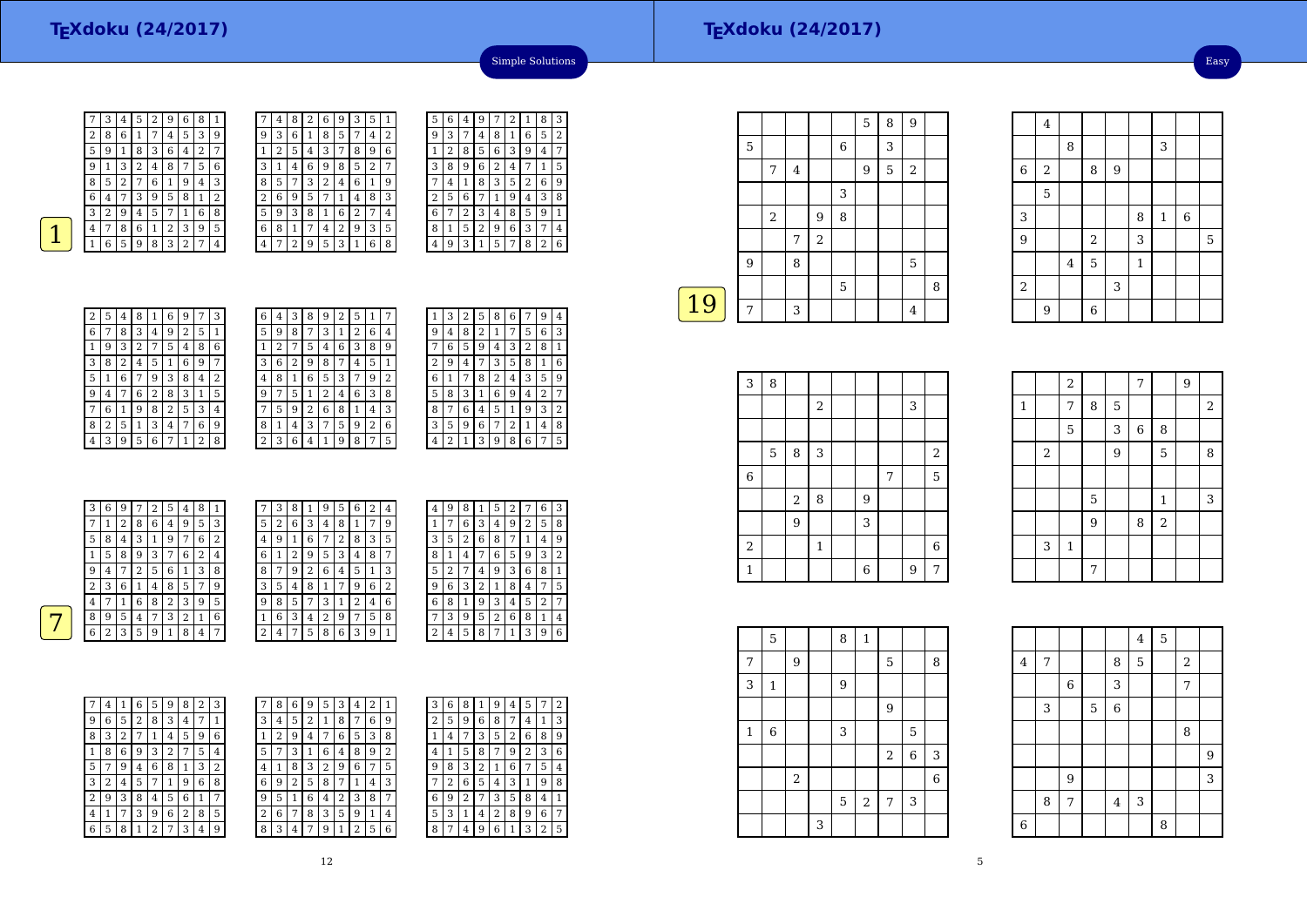|   | $\mathbf 1$ |         |                  |            |             |             |              | $\overline{7}$ |
|---|-------------|---------|------------------|------------|-------------|-------------|--------------|----------------|
|   | 9           | $\bf 4$ |                  | $\sqrt{2}$ | 7           |             |              |                |
|   |             |         | $\,2$            |            | 3           | $\,$ 6 $\,$ |              | $\overline{4}$ |
|   |             |         |                  |            |             | 9           |              | 5              |
|   | $\bf 4$     |         | $\boldsymbol{9}$ |            | 5           |             |              |                |
|   |             |         |                  | 3          | $\,$ 6 $\,$ |             |              |                |
|   |             |         |                  |            |             | $\mathbf 1$ |              |                |
|   |             | 6       |                  | 7          | $\,2$       |             |              |                |
| 5 | 7           |         | $\mathbf 5$      |            |             |             | $\mathbf{1}$ | 6              |
|   |             |         |                  |            |             |             |              |                |

|                |              |                         |         |       | 9              |                | $\overline{6}$ | 3     |
|----------------|--------------|-------------------------|---------|-------|----------------|----------------|----------------|-------|
|                |              | 7                       | 5       |       | $\overline{4}$ | $\sqrt{2}$     |                | 9     |
|                |              |                         | 7       |       | $\overline{6}$ |                |                |       |
| $\overline{9}$ |              |                         |         |       |                | $\bf 4$        |                |       |
|                |              |                         |         |       |                |                |                | 7     |
|                |              | $\overline{6}$          |         |       |                |                |                |       |
|                | 9            |                         | $\bf 4$ |       |                | 5              |                | $\,2$ |
| $\overline{5}$ |              | $\overline{\mathbf{4}}$ |         | 7     |                | $\overline{6}$ |                |       |
|                | $\mathbf{1}$ |                         |         | $\,2$ |                | 9              |                |       |

Intermediate

|    |                |   | 6 |                |              |   |   |   |   |
|----|----------------|---|---|----------------|--------------|---|---|---|---|
|    |                | 5 | 1 |                |              |   |   |   | 4 |
|    |                | 8 |   | $\overline{2}$ | $\mathbf{1}$ |   | 5 |   |   |
|    |                | 7 |   |                | 4            | 3 |   | 1 | 8 |
|    |                |   |   |                |              |   | 4 | 5 |   |
|    | $\overline{2}$ | 1 |   |                | 8            |   |   |   | 6 |
|    |                |   |   |                | $\,$ 6 $\,$  | 5 | 3 |   |   |
|    |                |   |   | 3              | 2            | 7 |   |   |   |
| 55 |                |   |   | 8              |              |   |   |   |   |
|    |                |   |   |                |              |   |   |   |   |

 $\Gamma$ 

 $\Box$ 

| 7          | $\mathbf{1}$ | $\overline{c}$ |                |            |             | $\overline{6}$ |   |                |
|------------|--------------|----------------|----------------|------------|-------------|----------------|---|----------------|
|            |              | 5              |                | $\sqrt{2}$ |             |                |   | 8              |
|            | 6            |                |                |            | 7           |                | 3 | 5              |
| $\sqrt{2}$ |              | 8              | 6              |            | 5           |                |   |                |
|            | 4            |                |                | 3          |             |                |   |                |
|            |              |                |                |            |             | 5              |   |                |
|            |              | $\,$ 6 $\,$    | 5              |            |             |                |   | $\mathbf{1}$   |
|            |              |                |                |            |             | 3              |   |                |
|            |              |                | $\overline{a}$ | 8          | $\mathbf 1$ |                |   | $\overline{6}$ |

|   |                         |   |            |         |              |                | 9              |                |
|---|-------------------------|---|------------|---------|--------------|----------------|----------------|----------------|
|   |                         |   |            |         |              |                |                |                |
|   | 3                       |   | 8          |         | $\mathbf{1}$ |                | $\,2$          |                |
| 7 | 8                       |   |            | $\bf 4$ | 3            |                | $\overline{6}$ |                |
| 3 |                         | 9 |            |         | 7            | $\overline{4}$ |                | $\,1\,$        |
|   | $\overline{\mathbf{4}}$ |   |            |         | $\,2$        | 8              |                |                |
|   | 7                       |   |            |         |              | $\overline{6}$ |                |                |
|   |                         |   |            | $\,6$   |              |                |                | $\overline{9}$ |
|   | $\overline{6}$          |   | $\sqrt{2}$ |         | 8            | 3              |                | $\overline{4}$ |

| $\overline{7}$ |             |              |            | 9 | $\overline{6}$ |                  | $\mathbf{1}$ |       |
|----------------|-------------|--------------|------------|---|----------------|------------------|--------------|-------|
|                | $\,2$       |              | 3          |   | 7              |                  |              |       |
|                |             |              |            |   |                | $\overline{4}$   |              |       |
|                | $\bf 4$     | 3            |            |   |                |                  | $\,$ 6       | $\,2$ |
|                |             | $\mathbf{1}$ |            | 5 |                |                  |              |       |
|                | $\mathbf 5$ |              | $\sqrt{2}$ |   | $\overline{4}$ | $\mathbf{1}$     | 3            |       |
|                |             |              | 5          |   |                |                  | $\bf 4$      |       |
|                |             |              |            |   | $\mathbf{1}$   | $\boldsymbol{6}$ | 7            |       |
|                |             |              |            |   |                |                  |              |       |

25

|                  |                  | 5 |         |              |              |             | 8 |                  |
|------------------|------------------|---|---------|--------------|--------------|-------------|---|------------------|
| $\boldsymbol{9}$ |                  |   |         |              | $\,$ 6 $\,$  |             |   |                  |
|                  |                  |   | 5       | 8            |              |             | 3 | $\overline{9}$   |
|                  |                  |   | $\bf 4$ |              | $\mathbf{1}$ | $\,$ 8 $\,$ |   |                  |
| 6                |                  |   |         | 5            |              |             |   |                  |
|                  | 9                |   | 7       |              |              |             |   | 3                |
|                  | $\boldsymbol{6}$ |   |         |              |              |             |   | 7                |
| $\mathbf 1$      |                  |   |         | 3            | 8            | $\mathbf 5$ |   | $\boldsymbol{6}$ |
|                  |                  | 3 |         | $\mathbf{1}$ |              |             |   |                  |

| 3              |             | $\mathbf{1}$            |   | 6           |              |            | 4 |              |
|----------------|-------------|-------------------------|---|-------------|--------------|------------|---|--------------|
|                |             | $\overline{4}$          |   |             |              | $\sqrt{2}$ |   |              |
|                |             |                         |   | 8           | $\sqrt{2}$   | 3          |   | $\mathbf{1}$ |
| 4              | 3           | $\overline{6}$          | 5 |             |              |            |   |              |
|                | 7           |                         |   |             |              |            |   |              |
|                |             | $\overline{\mathbf{c}}$ | 6 | $\mathbf 1$ |              |            |   |              |
|                |             | 5                       |   |             |              |            |   | $\,2$        |
| $\overline{6}$ | $\mathbf 1$ | 8                       |   | 7           |              | $\bf 4$    |   |              |
|                |             |                         |   |             | $\mathbf{1}$ |            |   |              |

|            | $\,6$          | 5              |                |              |                         |       | 3              |   |
|------------|----------------|----------------|----------------|--------------|-------------------------|-------|----------------|---|
| $\sqrt{2}$ |                |                |                |              |                         |       | $\overline{4}$ | 5 |
|            | $\overline{4}$ | 3              |                |              | 7                       | $\,2$ |                |   |
|            |                |                | $\,$ 6 $\,$    | $9\,$        | $\overline{\mathbf{4}}$ | 7     |                |   |
|            |                |                | $\overline{a}$ |              |                         |       |                |   |
|            |                | $\overline{2}$ |                | $\mathbf{1}$ | $\mathbf 5$             | 3     |                |   |
|            |                |                |                | $\,$ 6 $\,$  |                         |       |                |   |
|            |                | 7              | $\mathbf 1$    |              | 3                       |       |                |   |
| 3          |                |                |                |              |                         |       |                | 9 |

|        |                         | 7 |                |                  |             |                         | 9 |                  |
|--------|-------------------------|---|----------------|------------------|-------------|-------------------------|---|------------------|
|        | $\overline{\mathbf{4}}$ |   |                |                  |             | $\overline{\mathbf{c}}$ |   | $\boldsymbol{6}$ |
|        | $\mathbf{1}$            |   |                | $\boldsymbol{2}$ |             |                         |   |                  |
|        | 3                       |   |                | $\overline{6}$   |             | 8                       |   |                  |
|        |                         |   |                |                  |             |                         | 3 | $\overline{4}$   |
|        |                         |   |                | $\mathbf{1}$     | 8           |                         | 7 | $\,2$            |
|        | 9                       |   |                |                  |             | $\overline{4}$          |   | $\mathbf{1}$     |
|        |                         |   | $\overline{2}$ | $\overline{9}$   |             |                         |   |                  |
| $\, 8$ |                         | 3 |                | 7                | $\mathbf 1$ |                         |   |                  |

|                |                         |             |             |   |                         |                | 5              | 6              |  |
|----------------|-------------------------|-------------|-------------|---|-------------------------|----------------|----------------|----------------|--|
|                | 5                       |             |             |   | $\overline{\mathbf{4}}$ |                |                | 8              |  |
|                | $\overline{\mathbf{4}}$ |             |             | 3 |                         | $\overline{9}$ |                |                |  |
|                | 9                       | $\mathbf 5$ | $\mathbf 1$ |   |                         | $\sqrt{2}$     |                |                |  |
| $\mathbf{1}$   |                         |             | $\,$ 6 $\,$ |   |                         |                |                |                |  |
| $\overline{4}$ |                         |             | $\,2$       |   | 8                       | 7              | $\overline{9}$ |                |  |
|                | $\mathbf{1}$            |             |             | 8 |                         |                |                | $\overline{4}$ |  |
|                |                         | 7           |             |   |                         |                |                |                |  |
|                |                         |             |             |   | $\,$ 6 $\,$             | 5              |                |                |  |

|         |                | $\overline{2}$ | 5                | 3 |   |   |   | 7                |  |
|---------|----------------|----------------|------------------|---|---|---|---|------------------|--|
|         | 9              |                |                  |   |   | 5 |   |                  |  |
|         |                |                | $\boldsymbol{2}$ |   |   |   |   | 8                |  |
| $\,4\,$ |                |                |                  | 8 |   |   | 9 |                  |  |
|         |                |                |                  | 7 |   |   |   |                  |  |
| 8       |                | 5              |                  |   | 9 |   |   | $\boldsymbol{2}$ |  |
|         |                |                | 7                |   |   |   |   |                  |  |
| $\,2$   | $\overline{4}$ | 9              |                  |   |   |   | 8 |                  |  |
| 5       | 3              |                |                  |   |   |   |   | $\mathbf{1}$     |  |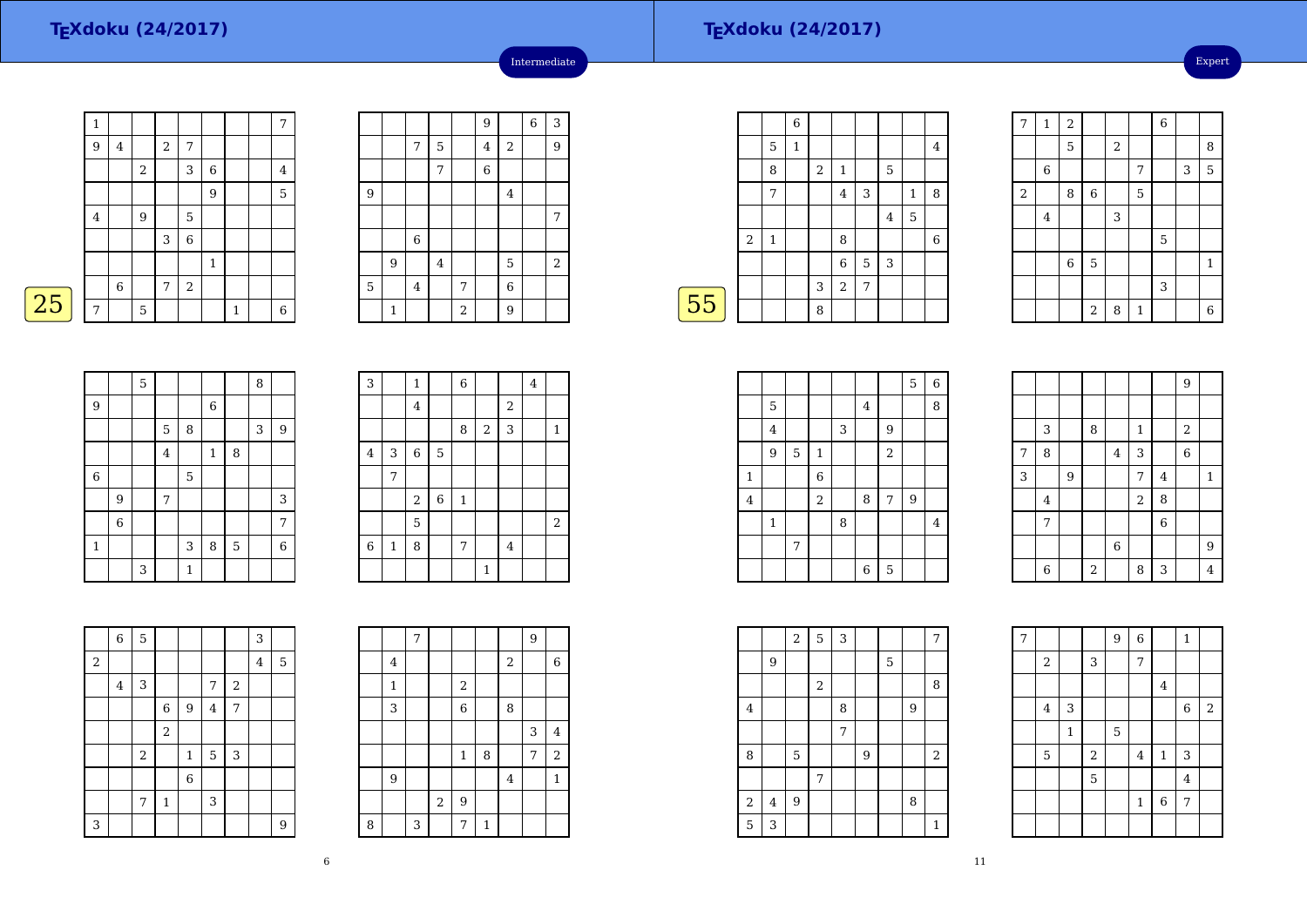# **TEXdoku (24/2017)**

Intermediate

|   | $\boldsymbol{2}$ |   | 1       | 5              |   | 7     | $\overline{6}$ |            |              |
|---|------------------|---|---------|----------------|---|-------|----------------|------------|--------------|
|   |                  | 5 |         |                |   | 8     |                |            |              |
|   |                  | 7 | 8       | 2              |   |       |                | 4          |              |
|   |                  |   |         |                | 5 |       | 8              |            |              |
|   | 7                |   |         |                |   |       |                |            |              |
|   | 5                |   |         | 3              |   |       |                |            |              |
|   | 3                |   | $\bf 4$ | $\overline{6}$ |   | $\,2$ |                |            | $\mathbf{1}$ |
|   |                  |   |         |                |   |       | 3              | $\sqrt{2}$ |              |
| 9 |                  |   |         | 8              |   | 3     |                |            | 7            |

|                |              |                | $\,1\,$ |   | 3              |             |            |   |
|----------------|--------------|----------------|---------|---|----------------|-------------|------------|---|
|                | $\mathbf{1}$ |                |         |   | 5              | $\,$ 6 $\,$ | $\sqrt{2}$ |   |
|                |              | $\,2$          |         | 7 |                |             | 9          |   |
|                | 8            |                | $\,2$   | 6 |                |             |            |   |
|                |              |                |         |   | 8              | $\sqrt{2}$  |            |   |
| $\overline{7}$ |              |                |         |   | $\mathbf 1$    |             |            |   |
|                |              | $\overline{6}$ | 8       |   | $\overline{2}$ | $\mathbf 1$ |            |   |
|                |              |                | 5       |   |                |             |            | 9 |
|                |              |                |         | 3 | $\overline{6}$ | 7           |            |   |

Expert

┑

|    |   | 4 |   | 9 |   | 8            |              |             | 1 |
|----|---|---|---|---|---|--------------|--------------|-------------|---|
|    | 3 |   |   | 7 |   |              | 6            | 9           |   |
|    |   |   |   | 1 |   |              | 3            |             |   |
|    |   |   |   | 4 |   |              | 7            |             | 5 |
|    |   | 7 |   |   |   |              | $\mathbf{1}$ | 3           |   |
|    |   |   |   |   | 5 |              |              |             | 8 |
|    | 7 |   | 6 |   | 9 | $\mathbf{1}$ |              |             |   |
|    | 5 |   |   |   |   |              |              | $\,$ 6 $\,$ |   |
| 31 |   |   |   |   |   |              |              |             |   |

|                | $\overline{7}$          | 8 |                |             | $\overline{5}$ | $\mathbf{3}$            |              | $\mathbf{1}$ |
|----------------|-------------------------|---|----------------|-------------|----------------|-------------------------|--------------|--------------|
|                |                         |   |                |             |                |                         |              |              |
|                | 5                       |   | $\overline{4}$ | $\,$ 6 $\,$ |                |                         |              |              |
|                |                         |   |                |             | 8              |                         |              |              |
|                |                         |   | 9              |             |                |                         | $\,6$        |              |
| $\overline{9}$ |                         |   |                |             | 3              |                         |              |              |
|                | $\overline{\mathbf{4}}$ |   |                |             |                | 8                       |              | 5            |
|                | $\mathbf{1}$            |   |                |             |                | $\overline{\mathbf{4}}$ |              |              |
|                |                         | 7 |                | $\mathbf 5$ |                |                         | $\mathbf{1}$ | 3            |

|   |              |                |              |              | 8           | $\bf 4$      |                  |  |
|---|--------------|----------------|--------------|--------------|-------------|--------------|------------------|--|
| 7 |              |                | $\mathbf{1}$ | 9            | $\bf 4$     |              | 5                |  |
|   |              |                |              |              |             | 3            | $\mathbf{1}$     |  |
| 8 |              | 7              |              | $\,2$        |             | $\mathbf{1}$ |                  |  |
|   |              | 9              | 5            |              |             |              |                  |  |
|   | $\mathbf{1}$ | $\overline{4}$ |              |              |             |              |                  |  |
| 5 |              | 8              | 7            |              |             |              |                  |  |
|   |              | 3              | $\sqrt{2}$   |              |             |              |                  |  |
|   |              |                |              | $\mathbf{1}$ | $\mathbf 5$ |              | $\boldsymbol{2}$ |  |

|                |       |                |   | 8 |                         |   |              | $\,6$        |
|----------------|-------|----------------|---|---|-------------------------|---|--------------|--------------|
|                |       |                |   |   | $\overline{\mathbf{c}}$ |   |              |              |
| $\,6\,$        |       |                | 5 |   |                         | 9 | $\mathbf{1}$ | 4            |
|                |       | $\overline{4}$ |   |   | $\,$ 6 $\,$             |   |              | 5            |
|                |       |                | 3 |   | 5                       | 6 |              |              |
|                |       |                | 9 |   |                         |   | 4            | $\mathbf{1}$ |
| $\overline{4}$ |       |                | 8 |   |                         |   |              |              |
| 5              | $\,2$ |                |   |   |                         |   | 3            | 9            |
|                |       |                |   | 3 | 9                       |   |              |              |

|                  |   |   | 3 |       |             |                  | $\mathbf{1}$ | $\overline{2}$ |
|------------------|---|---|---|-------|-------------|------------------|--------------|----------------|
|                  |   |   |   |       |             |                  | 9            |                |
| $\boldsymbol{2}$ |   |   | 7 | 8     |             | 3                |              |                |
|                  |   | 7 | 5 |       |             |                  |              |                |
| 5                | 6 |   |   |       |             |                  |              |                |
| $\mathbf 1$      |   |   |   | $\,6$ |             |                  | 3            |                |
|                  |   | 8 |   |       | $\,$ 6 $\,$ | $\overline{9}$   |              |                |
| 3                |   |   |   |       | $\,2$       | $\boldsymbol{6}$ |              | 5              |
|                  |   |   |   | 7     |             |                  | 8            | $\mathbf{1}$   |

| 6              |   |   | 5                |                  |                |   |   | 3                       |
|----------------|---|---|------------------|------------------|----------------|---|---|-------------------------|
|                |   |   | 8                |                  |                | 7 | 4 |                         |
|                |   |   |                  |                  |                |   |   | $\overline{\mathbf{c}}$ |
| $\overline{c}$ |   |   |                  |                  | 6              |   | 3 |                         |
|                |   |   | 3                |                  | $\overline{a}$ | 8 |   | $\overline{4}$          |
|                | 7 |   | $\bf 4$          | $\boldsymbol{9}$ |                |   | 5 |                         |
|                |   | 7 | $\boldsymbol{9}$ |                  |                |   |   |                         |
|                | 6 |   |                  |                  | 3              |   | 9 | 5                       |
|                |   |   |                  |                  | 5              |   |   |                         |

|                | $\overline{6}$ |              | 5              |                | $\sqrt{2}$ |                  | 3 |   |  |
|----------------|----------------|--------------|----------------|----------------|------------|------------------|---|---|--|
|                |                |              |                | 8              |            |                  |   |   |  |
| $\overline{a}$ |                | 7            | $\overline{9}$ | $\overline{6}$ |            |                  |   |   |  |
|                | 3              |              |                |                |            | $\,2$            |   |   |  |
|                |                |              |                | 1              | 8          |                  |   | 9 |  |
|                | 2              | $\mathbf{1}$ |                |                |            |                  |   |   |  |
| 3              | $\mathbf 1$    |              |                |                |            |                  |   |   |  |
| 7              |                | 9            | $\mathbf{1}$   |                |            |                  |   |   |  |
|                |                |              |                |                | 9          | $\boldsymbol{6}$ | 5 |   |  |

|                | $\overline{7}$ | $\overline{9}$ |   |             | 8              |   | 5 |   |
|----------------|----------------|----------------|---|-------------|----------------|---|---|---|
| $\sqrt{2}$     | $\overline{4}$ |                | 7 |             |                |   |   |   |
|                |                | 8              |   |             |                |   |   |   |
| $\overline{7}$ | 3              |                |   | $\,$ 6 $\,$ |                |   |   |   |
|                | 6              | $\,2$          |   | 7           | 9              |   |   | 8 |
|                |                |                |   |             |                | 5 |   |   |
|                | 5              |                |   | 3           | $\overline{6}$ |   |   |   |
| 8              |                | $\sqrt{6}$     |   |             | 5              |   | 3 |   |
|                |                |                | 9 |             |                |   |   |   |

|  |                |                |                |   | 5       |                |   |   |
|--|----------------|----------------|----------------|---|---------|----------------|---|---|
|  | 8              |                |                |   |         |                | 4 |   |
|  | 3              | $\mathbf{1}$   |                |   |         |                |   |   |
|  |                |                |                | 9 | $\,6$   |                | 8 | 7 |
|  |                |                |                | 3 | 9       |                |   |   |
|  | $\overline{4}$ |                | 8              |   |         |                |   |   |
|  |                |                |                |   |         | 9              |   |   |
|  | 5              | $\overline{4}$ | $\overline{9}$ |   | 7       |                |   | 3 |
|  |                |                |                |   | $\bf 4$ | $\overline{6}$ |   | 8 |
|  |                | 8              | $\mathbf{1}$   |   |         |                |   |   |

|                         |                  |             |                |            |                  |                | $\mathbf{1}$ |             |
|-------------------------|------------------|-------------|----------------|------------|------------------|----------------|--------------|-------------|
|                         | 8                |             |                |            |                  |                | 9            |             |
|                         | $\overline{a}$   |             |                | 3          | $\boldsymbol{9}$ |                |              |             |
| 3                       | 6                |             |                |            |                  | $\overline{2}$ |              |             |
|                         |                  |             |                |            |                  |                |              | 3           |
| $\overline{\mathbf{c}}$ | $\boldsymbol{9}$ | 8           |                | 6          |                  |                | $\mathbf 5$  |             |
| $\overline{9}$          |                  |             | $\overline{5}$ | $\sqrt{2}$ |                  | $\mathbf 1$    |              |             |
|                         |                  | $\mathbf 1$ | 8              |            |                  |                |              | $\,$ 6 $\,$ |
|                         | 5                |             |                |            | $\overline{4}$   |                |              |             |

7

п